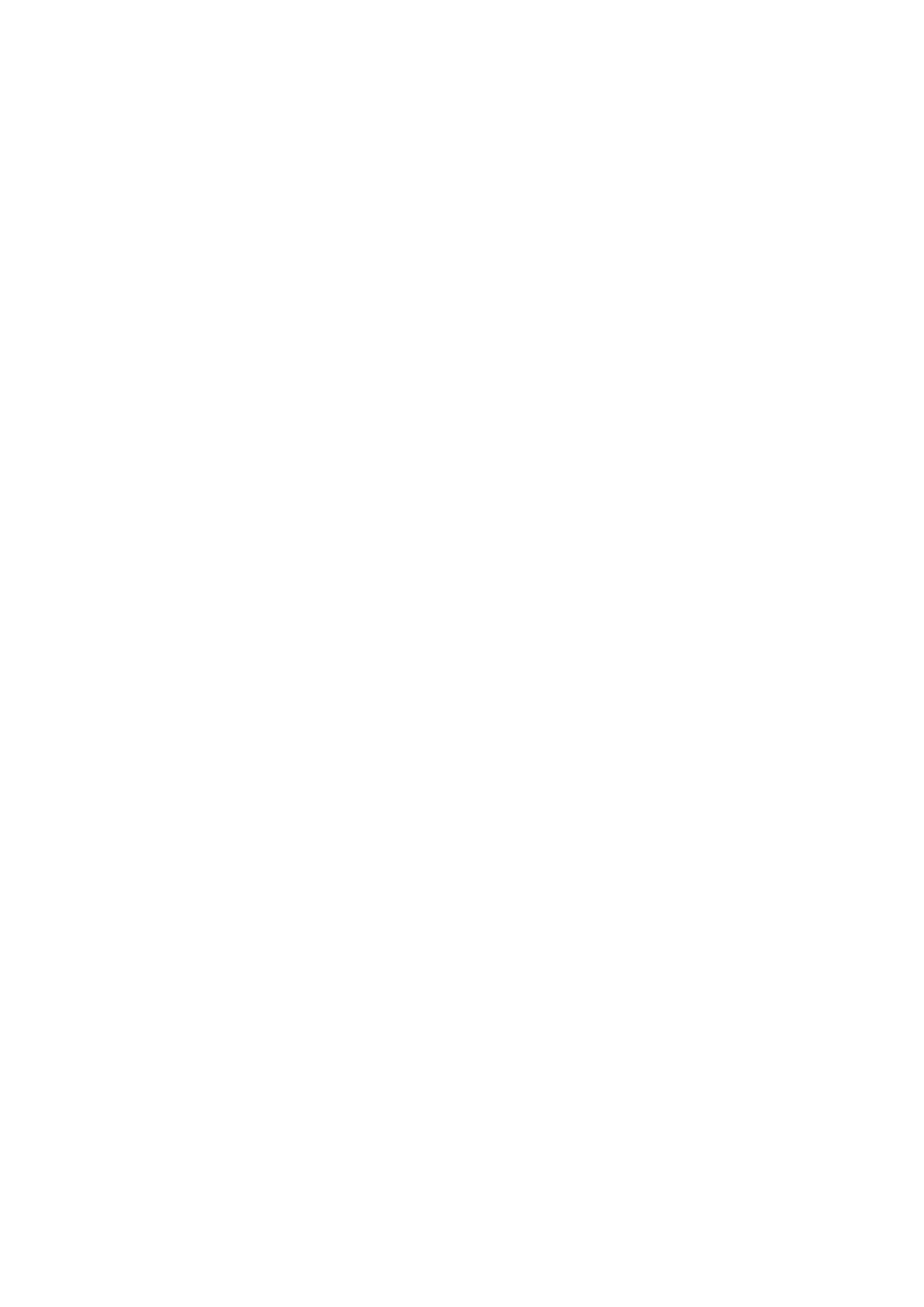# EOLES\_mv model description

Behrang Shirizadeh1,2 \*

## 0. EOLES mv model

The EOLES family of models performs simultaneous optimization of the investment and operation of the energy system in order to minimize the total cost while satisfying energy demand. The "mv" in EOLES\_mv stands for multi-vector and this model minimizes the annualized energy generation, conversion and storage costs, including the cost of connection to the grid. EOLES\_mv considers all the major energy sectors (residential and tertiary buildings, industry, transport and agriculture) in an integrated manner, enabling sector-coupling.

The EOLES\_mv model includes seven power generation technologies: floating and monopile offshore wind power, onshore wind power, photovoltaic solar power (PV), runof-river and lake-generated hydro-electricity and nuclear power (EPR, i.e. third generation European Pressurized Water Reactors) and three gas production technologies: natural gas, methanization from anaerobic digestion and pyro-gasification of solid biomass. Sector-coupling is enabled by vector-change (energy conversion) technologies: opencycle gas turbines (OCGT), combined-cycle gas turbines (CCGT) and CCGTs equipped with post-combustion carbon capture and storage (CCS) technologies are used to convert gas to electricity. Vector-change from electricity to gas is enabled by electrolysis (power to hydrogen to inject into the gas network with a volume share limit) and methanation (hydrogen production from electrolysis of water and use of the Sabatier reaction between the hydrogen thus produced and green CO<sub>2</sub> to produce synthetic methane) as power-to-gas options. Similarly, centralized and decentralized boilers are used to produce heat from gas and centralized and individual heat pumps and resistive heat production technologies are used to produce heat from electricity. The model includes two electricity storage technologies (Li-Ion batteries and pumped hydro storage), the existing gas network as the gas storage option and two heat storage technologies (centralized and decentralized hot water tanks). This model also allows demand for transport to be met with an endogenous choice between electric vehicles and internal combustion engine vehicles, for four main transport categories: light vehicles, heavy vehicles, buses and trains. The interaction of different energy end-use demands, supply side, storage and energy carriers are presented in Figure 5.1.

The EOLES\_mv model is based on representative technologies chosen from groups of technologies with similar technical and economic behavior. For instance, only two engine types are considered in the transport sector: gas-fueled internal combustion engine (ICE) vehicles and battery electric vehicles (BEV). Other transport options include liquid-fueled ICE vehicles and hydrogen-fueled fuel cell electric vehicles but since they have similar

 $<sup>1</sup>$  CIRED-CNRS, 45 bis avenue de La Belle Gabrielle, 94736 Nogent sur Marne Cedex, France</sup>

<sup>2</sup> TOTAL, GRP, TR&D department, 2 place Jean Millier, 92078 Paris la Défense Cedex, France.

<sup>\*</sup> Corresponding author: shirizadeh@centre-cired.fr, +33 (0)1 43 94 74 78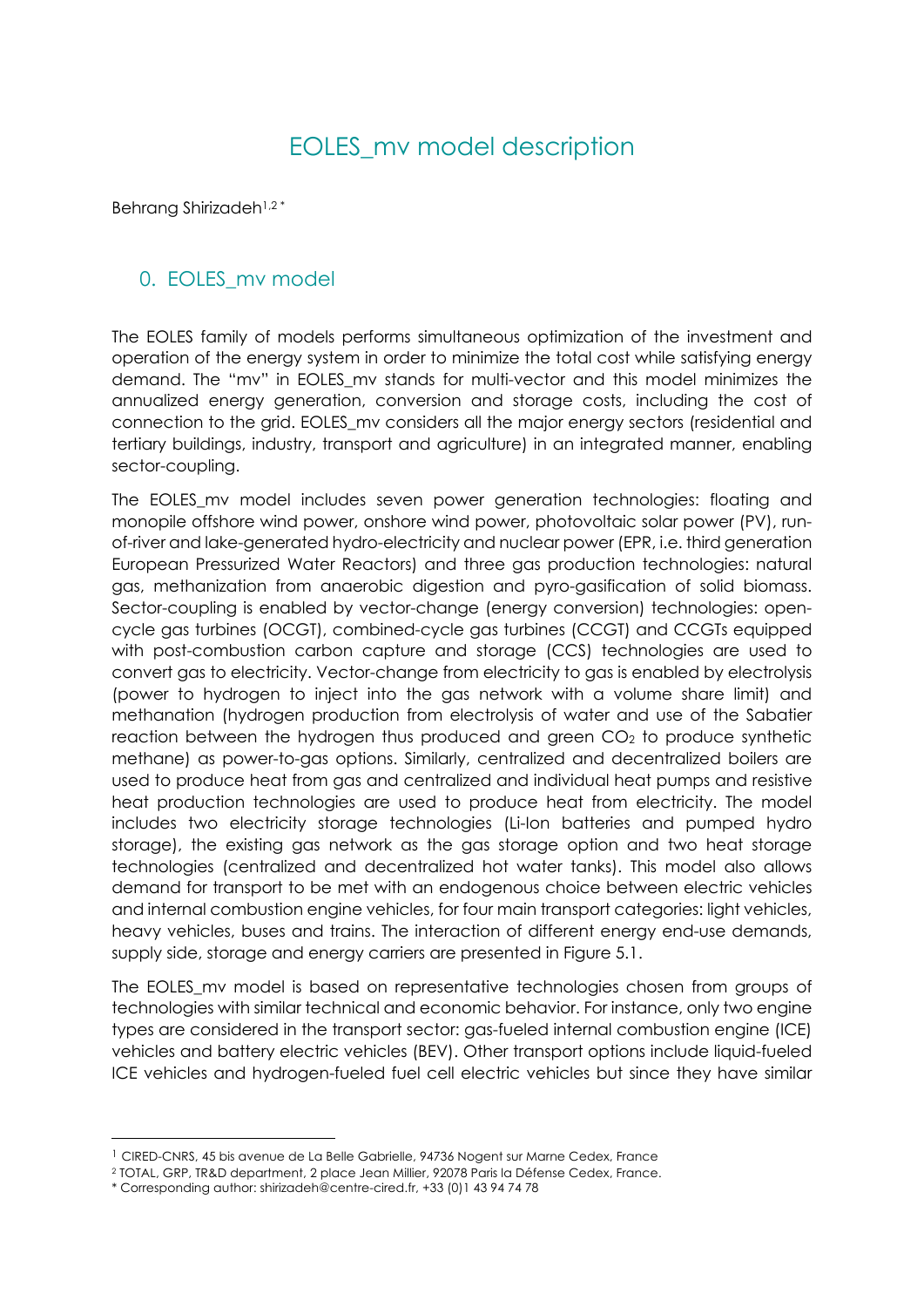economic and technical behavior to gas-fueled ICE vehicles and BEVs respectively, they have been excluded in order to maintain computational tractability.



*Figure 1 Schematic diagram of the EOLES\_mv model; the figure on the right shows the interactions between energy supply, demand, storage and carriers by energy flux and CO2 exchanges. The box on the left provides the key to the shapes. The two energy supply technologies are electricity and gas production, each connected to its own network.*

EOLES\_mv is one of the EOLES models, therefore all the simplifying assumptions for previous EOLES models (EOLES\_elecRES and EOLES\_elec) hold for EOLES\_mv as well: greenfield optimization with static end-point but not a dynamic trajectory and considering a country as a single node with aggregated weather data. This model considers a wholesale singlebuyer market with perfect competition and full information assumptions, and the energy demand in EOLES my is inelastic.

This model uses only linear optimization: non-linear constraints might improve accuracy, especially when studying unit commitment, however they entail significant increase in computation time. Palmintier (2014) has shown that linear programming provides an interesting trade-off, with little impact on cost, CO<sub>2</sub> emissions and investment estimations, but speeds up processing by up to 1,500 times. Similarly, according to Cebulla et al (2017), in modelling thermal power plants, mixed-integer linear programming can capture the techno-economic characteristics more precisely compared to linear programming (LP), while LP has a superior computational performance. Linear programming merit order dispatch underestimates the storage demand compared to mixed-integer linear programming (MILP)3, but this divergence is less visible for high renewable share in power system.

The model is written in GAMS and solved using the CPLEX solver. The GAMS scripts and the input data are available on Github.4

The remainder of this document presents the used input parameters and resulting variables, main equations of the model and suggested values for France for 2050. Sections 1 and 2 represent sets, parameters and variables of EOLES\_mv model respectively. The

<sup>3</sup> It can be considered as mixed-integer unit-commitment with economic dispatch.

<sup>4</sup> https://github.com/BehrangShirizadeh/EOLES\_mv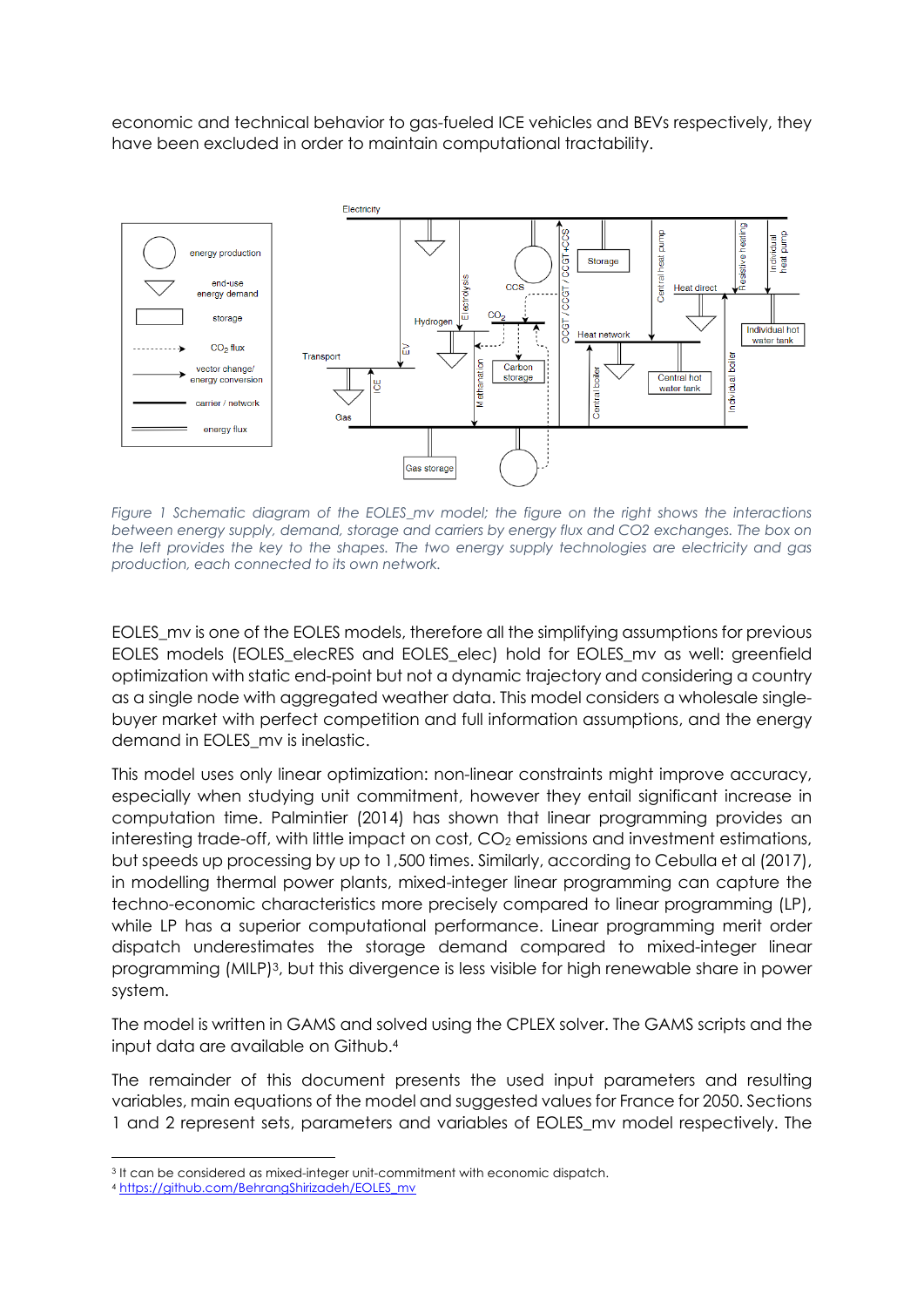equations are presented in Section 3, and the suggested input parameters are presented in Section 4.

# 1. Sets and parameters

Table 1 presents the sets and indices of the EOLES\_mv model and Table 2 the parameters. Throughout the paper, every energy unit (e.g. MWh) or capacity unit (e.g. MW) is expressed in useful form. For instance, some energy is converted from gas to electricity by OCGT. The input energy in MWh is in the gas carrier, therefore the unit is MWh<sub>th</sub> and conversion efficiency by OCGT is 45%. The output energy is in MWhe equivalent to the value in MWh<sub>th</sub> multiplied by 0.45.

#### *Table 1 Sets and indices of the EOLES\_mv model*

| <b>Index</b>     | Set                                                    | <b>Description</b>                                                                                                                                                                                                                                                                                                                                                                                                                                                                                                                                                                                                              |
|------------------|--------------------------------------------------------|---------------------------------------------------------------------------------------------------------------------------------------------------------------------------------------------------------------------------------------------------------------------------------------------------------------------------------------------------------------------------------------------------------------------------------------------------------------------------------------------------------------------------------------------------------------------------------------------------------------------------------|
| $\boldsymbol{h}$ | $\in H$                                                | Hour: the number of hours in a year, from 0 to 8759                                                                                                                                                                                                                                                                                                                                                                                                                                                                                                                                                                             |
| $\boldsymbol{d}$ | $\in D$                                                | Day: The number of days in a year, from 1 to 365                                                                                                                                                                                                                                                                                                                                                                                                                                                                                                                                                                                |
| W                | $\in \mathsf{W}$                                       | Week: The number of weeks in a year, from 1 to 52 (the 52nd<br>week accounts for 10 days)                                                                                                                                                                                                                                                                                                                                                                                                                                                                                                                                       |
| $\boldsymbol{m}$ | $\in M$                                                | Month: the twelve months, from January to December                                                                                                                                                                                                                                                                                                                                                                                                                                                                                                                                                                              |
| tec              | $\in$ TEC                                              | Technologies: The set of all energy supply, conversion, storage<br>and non-existing carrier technologies<br>(floating)<br>offshore,<br>monopile offshore, onshore, PV, river, lake, nuclear, natural gas,<br>methanization, pyro-gasification, OCGT, CCGT, CCGT with CCS,<br>electrolysis, methanation, heat network, resistive heating,<br>electric<br>heat<br>pump, gas<br>heat<br>pump,<br>central<br>boiler.<br>decentralized boiler, heavy EV, light EV, EV bus, train, heavy ICE,<br>light ICE, ICE bus, PHS, battery, gas storage, individual thermal<br>energy storage -ITES- and central thermal energy storage -CTES) |
| gen              | $\in$ GEN $\subseteq$ TEC                              | Generation: Energy supply technologies (floating offshore,<br>monopile offshore, onshore, PV, river, lake, nuclear, natural gas,<br>methanization and pyro-gasification)                                                                                                                                                                                                                                                                                                                                                                                                                                                        |
| elec             | $E$ ELEC<br>$\subseteq$<br><b>TEC</b>                  | Electricity: The technologies providing electricity by supply,<br>conversion or storage (floating offshore, monopile offshore,<br>onshore, PV, river, lake, nuclear, OCGT, CCGT, CCGT with CCS,<br>PHS and battery)                                                                                                                                                                                                                                                                                                                                                                                                             |
| gas              | $\in$ GAS $\subseteq$ TEC                              | Gas: The technologies providing gas by supply, conversion or<br>(natural<br>methanization,<br>pyro-gasification,<br>storage<br>gas,<br>electrolysis, methanation and gas storage)                                                                                                                                                                                                                                                                                                                                                                                                                                               |
| heat             | <b>HEAT</b><br>$\epsilon$<br>$\subseteq$<br><b>TEC</b> | Heat: The technologies providing heat by conversion and<br>storage (heat network, resistive heating, electric heat pump,<br>gas heat pump, central boiler, decentralized boiler, individual<br>thermal energy storage and central thermal energy storage)                                                                                                                                                                                                                                                                                                                                                                       |
| transport        | $\epsilon$<br><b>TRANSPORT</b><br>$\subseteq$ TEC      | Transport: The technologies that meet different types of<br>transport demand (heavy EV, light EV, EV bus, train, heavy ICE,<br>light ICE and ICE bus)                                                                                                                                                                                                                                                                                                                                                                                                                                                                           |
| $gen_{elec}$     | E ELECGEN<br>$\subseteq$ ELEC                          | Electricity supply: The technologies generating electricity<br>(floating offshore, monopile offshore, onshore, PV, river, lake and<br>nuclear)                                                                                                                                                                                                                                                                                                                                                                                                                                                                                  |
| $gen_{gas}$      | <b>GASGEN</b><br>$\epsilon$<br>$\subseteq$ GAS         | Technologies<br>Gas<br>supply:<br>supplying<br>(natural<br>gas<br>gas,<br>methanization and pyro-gasification)                                                                                                                                                                                                                                                                                                                                                                                                                                                                                                                  |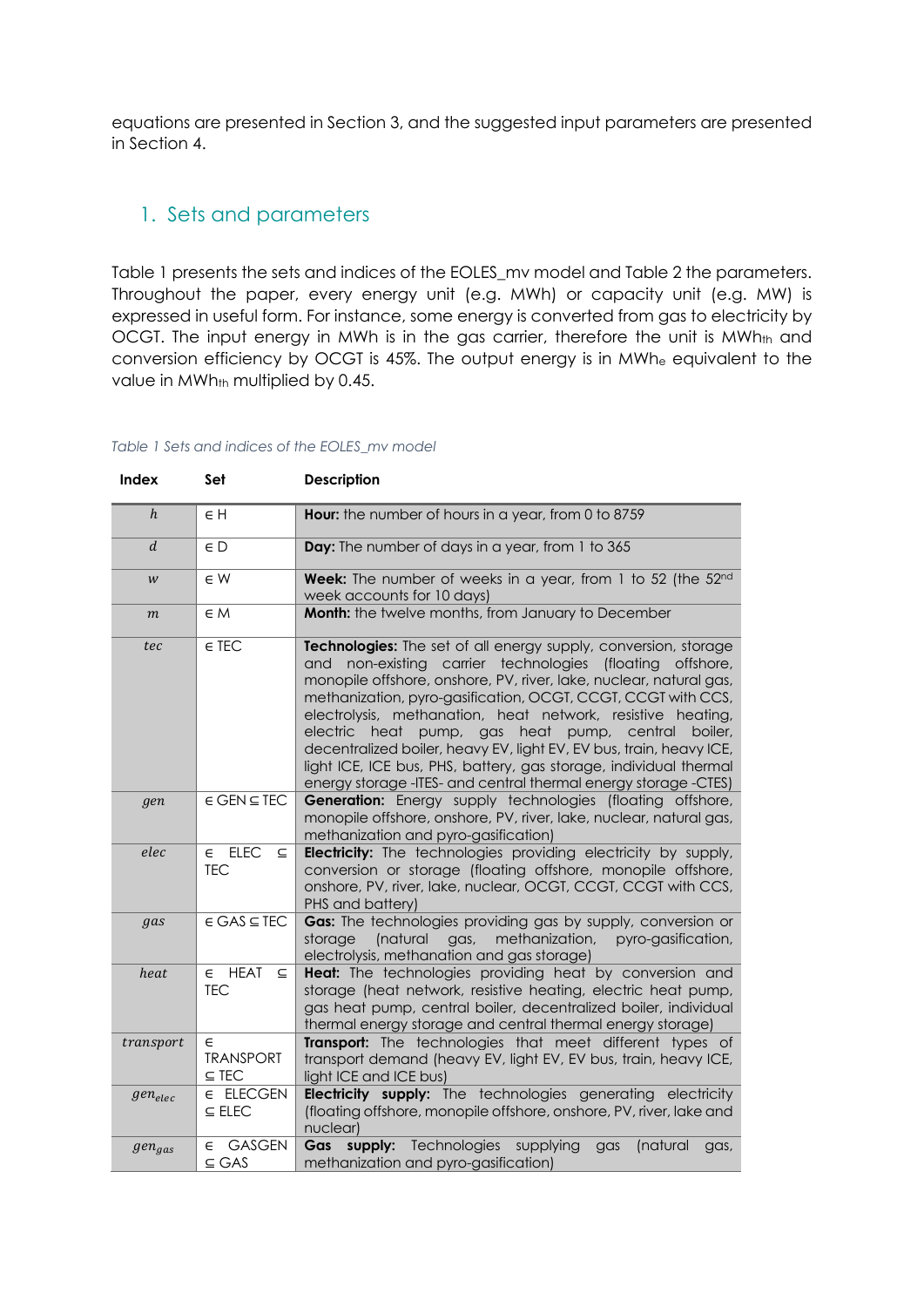| biogas <sub>gas</sub>          | $\in$ BIOGAS $\subseteq$<br>GAS                             | Renewable gas: biogas supply technologies (methanization and<br>pyro-gasification)                                                                                                                           |
|--------------------------------|-------------------------------------------------------------|--------------------------------------------------------------------------------------------------------------------------------------------------------------------------------------------------------------|
| vre                            | $\epsilon$ VRE<br>$\subseteq$<br><b>ELEC</b>                | VRE: variable renewable electricity generation technologies<br>(offshore, onshore, PV and run-of-river)                                                                                                      |
| str                            | $\in$ STR $\subseteq$ TEC                                   | <b>Storage:</b> energy storage technologies (PHS, battery, gas<br>storage, individual thermal energy storage and central thermal<br>energy storage)                                                          |
| $str_{elec}$                   | $\in$ STRELEC $\subseteq$<br><b>ELEC</b>                    | Electric storage: technologies providing storage for electricity<br>(battery and PHS)                                                                                                                        |
| $str_{gas}$                    | $\in$ STRGAS $\subseteq$<br>GAS                             | Gas storage: technologies providing storage for gas (gas<br>storage)                                                                                                                                         |
| $str_{heat}$                   | $\in$ STRHEAT $\subseteq$<br><b>HEAT</b>                    | Heat storage: technologies providing storage for heat (ITES and<br>CTES)                                                                                                                                     |
| conv                           | $\in$ CONV $\subseteq$<br><b>TEC</b>                        | Conversion: energy vector-change technologies (OCGT, CCGT,<br>CCGT with CCS, electrolysis, methanation, resistive heating,<br>electric heat pump, gas heat pump, central boiler and<br>decentralized boiler) |
| $conv_{elec}$                  | $\epsilon$<br><b>CONVELEC</b><br>$\subseteq$ TEC            | electricity:<br>Conversion<br>from<br>energy<br>vector-change<br>technologies from electricity to other vectors (electrolysis,<br>methanation, resistive heating and electric heat pump)                     |
| $conv_{gas}$                   | € CONGAS<br>$\subseteq$ TEC                                 | <b>Conversion from gas:</b> energy vector-change technologies from<br>gas to other vectors (OCGT, CCGT, CCGT with CCS, gas heat<br>pump, centralized boiler and decentralized boiler)                        |
| central                        | ∈ CENTRAL<br>$\subseteq$ HEAT                               | <b>Central heating:</b> heating technologies needing heat network<br>(electric heat pump, gas heat pump and centralized boilers)                                                                             |
| $vector_t$                     | <b>∈ TVECTOR</b>                                            | Transport vector: two different engine types for transport sector<br>(EV and ICE)                                                                                                                            |
| cat <sub>t</sub>               | <b>∈ TCAT</b>                                               | Transport category: four categories of transport demand<br>(heavy, light, bus and train)                                                                                                                     |
| $ev_{transport}$               | EV<br>$\epsilon$<br>$\subseteq$<br><b>TRANSPORT</b>         | <b>Electric transport:</b> the electric transport technologies (heavy EV,<br>light EV, EV bus and train)                                                                                                     |
| <i>ice<sub>transport</sub></i> | <b>ICE</b><br>$\epsilon$<br>$\subseteq$<br><b>TRANSPORT</b> | Gas transport: the ICE transport technologies using gas as fuel<br>(heavy ICE, light ICE and ICE bus)                                                                                                        |
| frr                            | $\in$ FRR $\subseteq$ TEC                                   | Frequency restauration reserves: Technologies contributing to<br>secondary reserves requirements (lake, PHS, battery, OCGT,<br>CCGT, CCGT with CCS and nuclear)                                              |
| CO <sub>2</sub>                | $\in \mathbb{C}02$                                          | Social cost of carbon scenario: The scenarios are 1, 2, 3, 4, 5 and<br>$\overline{6}$                                                                                                                        |

#### *Table 2 Parameters of the EOLES\_mv model*

| Parameter               | Unit                      | <b>Description</b>                                           |  |  |  |  |  |  |
|-------------------------|---------------------------|--------------------------------------------------------------|--|--|--|--|--|--|
| day <sub>h</sub>        | $[\cdot]$                 | A parameter to show which day each hour<br>is in             |  |  |  |  |  |  |
| week <sub>h</sub>       | $[\cdot]$                 | A parameter to show which week each<br>hour is in            |  |  |  |  |  |  |
| $month_h$               | $\lceil - \rceil$         | A parameter to show which month each<br>hour is in           |  |  |  |  |  |  |
| $cf_{vre.h}$            | $[\cdot]$                 | Hourly production profiles of variable<br>renewable energies |  |  |  |  |  |  |
| $profile_h^{transport}$ | $[\cdot]$                 | Hourly charging profile of each transport<br>technology      |  |  |  |  |  |  |
| $demand_{heat,h}$       | $\left[ GW_{th} \right]$  | Hourly heat demand profile                                   |  |  |  |  |  |  |
| $demand_{hydrogen,h}$   | $\left[ GW_{th} \right]$  | hydrogen demand<br>(for<br>Hourly<br>profile<br>industry)    |  |  |  |  |  |  |
| $demand_{elec,h}$       | $\lceil GW_{\rho} \rceil$ | Hourly electricity demand profile                            |  |  |  |  |  |  |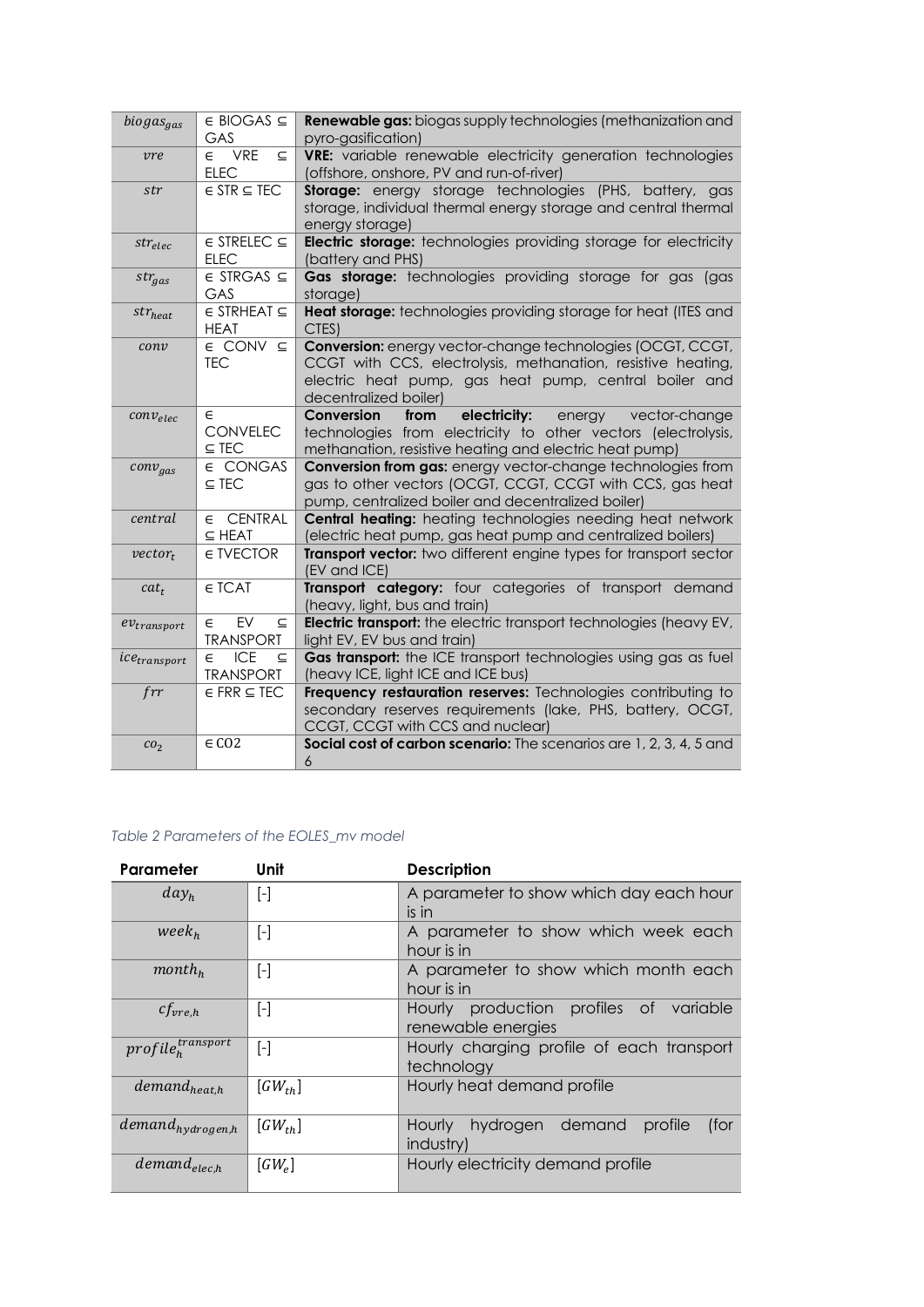| $demand_h^{heavy}$                          | [Gkm. vehicle]                                                                                                                                                                                                                                                                                                                                                                                                                                                                                                                                                                                                                                                                                                     | Hourly transport demand for heavy vehicles                                                                                                  |
|---------------------------------------------|--------------------------------------------------------------------------------------------------------------------------------------------------------------------------------------------------------------------------------------------------------------------------------------------------------------------------------------------------------------------------------------------------------------------------------------------------------------------------------------------------------------------------------------------------------------------------------------------------------------------------------------------------------------------------------------------------------------------|---------------------------------------------------------------------------------------------------------------------------------------------|
| $demand_h^{light}$                          | [Gkm. vehicle]                                                                                                                                                                                                                                                                                                                                                                                                                                                                                                                                                                                                                                                                                                     | Hourly transport demand for light vehicles                                                                                                  |
| $demand_h^{bus}$                            | [Gkm. vehicle]                                                                                                                                                                                                                                                                                                                                                                                                                                                                                                                                                                                                                                                                                                     | Hourly transport demand for buses                                                                                                           |
| $demand_h^{train}$                          | $[GWh_e]$                                                                                                                                                                                                                                                                                                                                                                                                                                                                                                                                                                                                                                                                                                          | Hourly transport demand for trains (flat)                                                                                                   |
| $\textit{label}_m$                          | $[GWh_e]$                                                                                                                                                                                                                                                                                                                                                                                                                                                                                                                                                                                                                                                                                                          | Monthly extractable energy from lakes                                                                                                       |
| $\varepsilon_{vre}$                         | $\left[ -\right] % \includegraphics[width=0.9\columnwidth]{figures/fig_2b.pdf} \caption{The graph $\mathcal{N}_1$ is a function of the parameter $\mathcal{N}_1$ and $\mathcal{N}_2$ is a function of the parameter $\mathcal{N}_1$ and $\mathcal{N}_2$ is a function of the parameter $\mathcal{N}_1$ and $\mathcal{N}_2$ is a function of the parameter $\mathcal{N}_1$ and $\mathcal{N}_2$ is a function of the parameter $\mathcal{N}_1$ and $\mathcal{N}_2$ is a function of the parameter $\mathcal{N}_1$ and $\mathcal{N}_2$ is a function of the parameter $\mathcal{N}_1$.} \label{fig:1}$                                                                                                                | restoration<br>requirement<br>Frequency<br>of forecast<br>because<br>the<br>errors<br>on<br>production of each variable renewable<br>energy |
| $q_{tec}^{ex}$                              | $[GW_e]$                                                                                                                                                                                                                                                                                                                                                                                                                                                                                                                                                                                                                                                                                                           | installed<br>Existing<br>capacity<br>by<br>each<br>hydroelectric technology                                                                 |
| $annuity_{tec}$                             | $[M \in GW/\gamma$ ear]                                                                                                                                                                                                                                                                                                                                                                                                                                                                                                                                                                                                                                                                                            | of<br>Annualized<br>capital<br>cost<br>each<br>technology                                                                                   |
| annuity $_{str}^{en}$                       | $[M \in GWh/year]$                                                                                                                                                                                                                                                                                                                                                                                                                                                                                                                                                                                                                                                                                                 | Annualized capital cost of energy volume<br>for storage technologies                                                                        |
| annuity <sup>vol</sup> <sub>transport</sub> | $[M \in GWh/year]$                                                                                                                                                                                                                                                                                                                                                                                                                                                                                                                                                                                                                                                                                                 | Annualized capital cost of energy reservoir<br>volume of transport technology                                                               |
| $f0\&M_{tec}$                               | $[M \in GW$ /year]                                                                                                                                                                                                                                                                                                                                                                                                                                                                                                                                                                                                                                                                                                 | Annualized<br>fixed<br>operation<br>and<br>maintenance cost                                                                                 |
| $v0$ & $M_{tec}$                            | $[M\notin/GWh]$                                                                                                                                                                                                                                                                                                                                                                                                                                                                                                                                                                                                                                                                                                    | Variable operation and maintenance cost<br>of each technology                                                                               |
| $\eta_{str}^{in}$                           | $\left[ -\right] % \includegraphics[width=0.9\textwidth]{images/TrDiS/NR_WI_1.png} % \caption{The first two different values of $1$ and $1\leq i\leq n$ with the same interval $X$. The first two different values of $1$ and $1\leq i\leq n$ with the same interval $X$. The first two different values of $1\leq i\leq n$ with the same interval $X$. The first two different values of $1\leq i\leq n$ with the same interval $X$. The first two different values of $1\leq i\leq n$ with the same interval $X$. The first two different values of $1\leq i\leq n$ with the same interval $X$. The first two different values of $1\leq i\leq n$ with the same interval $X$. The first two different values of$ | efficiency<br>of<br>Charging<br>storage<br>technologies                                                                                     |
| $\eta_{str}^{out}$                          | $\left[ \begin{smallmatrix} - \end{smallmatrix} \right]$                                                                                                                                                                                                                                                                                                                                                                                                                                                                                                                                                                                                                                                           | efficiency<br>Discharging<br>of<br>storage<br>technologies                                                                                  |
| $\eta_{conv}$                               | $\left[ -\right] % \begin{minipage}[b]{.45\linewidth} \centering \includegraphics[width=\linewidth]{images/Example_14]{Example_144m100.pdf} \caption{The image shows the number of times of the number of times.} \label{fig:Example_144m10_144} \end{minipage} \ \vspace{-.5cm} \begin{minipage}[b]{.45\linewidth} \centering \includegraphics[width=\linewidth]{images/Example_144m10_14} \caption{The 3D (blue) model is used for the number of times.} \label{fig:Example_144m10_144} \end{minipage} \vspace{-.5cm} \begin{minipage}[b]{.45\linewidth} \centering \includegraphics[width=\$                                                                                                                    | Conversion efficiency for vector change<br>technologies                                                                                     |
| $vector_t$<br>$\eta_{cat_t}$                | [Gkm. vehicle<br>/kWh                                                                                                                                                                                                                                                                                                                                                                                                                                                                                                                                                                                                                                                                                              | Transport efficiency of each transport<br>technology                                                                                        |
| $q^{pump}$                                  | $[GW_e]$                                                                                                                                                                                                                                                                                                                                                                                                                                                                                                                                                                                                                                                                                                           | capacity for Pumped<br>Pumping<br>hydro<br>storage                                                                                          |
| $e_{PHS}^{max}$                             | $[GWh_e]$                                                                                                                                                                                                                                                                                                                                                                                                                                                                                                                                                                                                                                                                                                          | Maximum energy volume that can be<br>stored in PHS reservoirs                                                                               |
| $g_{biogas}^{max}$                          | $[TWh_{th}]$                                                                                                                                                                                                                                                                                                                                                                                                                                                                                                                                                                                                                                                                                                       | Maximum yearly<br>energy that can<br>be<br>generated from renewable gas supply<br>technologies                                              |
| $\delta_{uncertainty}^{load}$               | $\left[ -\right] % \includegraphics[width=0.9\textwidth]{images/TrDiS/NR_WM_FAM.png} % \caption{The first two different values of $M=1$ and $M=100$~nS/NR_WM_FAM.png} % \label{TrDiS/NR_WM_FAM} %$                                                                                                                                                                                                                                                                                                                                                                                                                                                                                                                 | Uncertainty coefficient for hourly electricity<br>demand                                                                                    |
| $\delta_{variation}^{load}$                 | $\left[ -\right] % \begin{minipage}[b]{.45\linewidth} \centering \includegraphics[width=\linewidth]{images/Example_14]{Example_144m100.pdf} \caption{The image shows the number of times of the number of times.} \label{fig:Example_144m10_144} \end{minipage} \ \vspace{-.5cm} \begin{minipage}[b]{.45\linewidth} \centering \includegraphics[width=\linewidth]{images/Example_144m10_14} \caption{The 3D (blue) model is used for the number of times.} \label{fig:Example_144m10_144} \end{minipage} \vspace{-.5cm} \begin{minipage}[b]{.45\linewidth} \centering \includegraphics[width=\$                                                                                                                    | Load variation factor                                                                                                                       |
| $r_{nuc}^{up}$                              | $\left[ -\right] % \includegraphics[width=0.9\textwidth]{images/TrDiS/NR_WM_FAM.png} % \caption{The first two different values of $M=1$ and $M=100$~nS/NR_WM_FAM.png} % \label{TrDiS/NR_WM_FAM} %$                                                                                                                                                                                                                                                                                                                                                                                                                                                                                                                 | Maximal ramping up rate of nuclear power                                                                                                    |
| $r_{nuc}^{down}$                            | $\left[ \begin{smallmatrix} - \end{smallmatrix} \right]$                                                                                                                                                                                                                                                                                                                                                                                                                                                                                                                                                                                                                                                           | Maximal ramping down rate of nuclear<br>power                                                                                               |
| $cf_{nuc}$                                  | $\left[ -\right] % \begin{minipage}[b]{.45\linewidth} \centering \includegraphics[width=\linewidth]{images/Example_14]{Example_144m100.pdf} \caption{The image shows the number of times of the number of times.} \label{fig:Example_144m10_144} \end{minipage} \ \vspace{-.5cm} \begin{minipage}[b]{.45\linewidth} \centering \includegraphics[width=\linewidth]{images/Example_144m10_14} \caption{The 3D (blue) and 4D (blue) are the number of times.} \label{fig:Example_144m10_144} \end{minipage} \vspace{-.5cm} \begin{minipage}[b]{.45\linewidth} \centering \include$                                                                                                                                    | The maximal annual capacity factor for<br>nuclear power                                                                                     |
| $cf_{ocgt}$                                 | $[\cdot]$                                                                                                                                                                                                                                                                                                                                                                                                                                                                                                                                                                                                                                                                                                          | The maximal annuity capacity factor for<br><b>OCGT</b> plant                                                                                |
| $cf_{ccgt}$                                 | $\left[ -\right] % \begin{minipage}[b]{.45\linewidth} \centering \includegraphics[width=\linewidth]{images/Example_14]{Example_144m100.pdf} \caption{The image shows the number of times of the number of times.} \label{fig:Example_144m10_144} \end{minipage} \ \vspace{-.5cm} \begin{minipage}[b]{.45\linewidth} \centering \includegraphics[width=\linewidth]{images/Example_144m10_14} \caption{The 3D (blue) and 4D (blue) are the number of times.} \label{fig:Example_144m10_144} \end{minipage} \vspace{-.5cm} \begin{minipage}[b]{.45\linewidth} \centering \include$                                                                                                                                    | The maximal annual capacity factor for<br><b>CCGT</b> plant                                                                                 |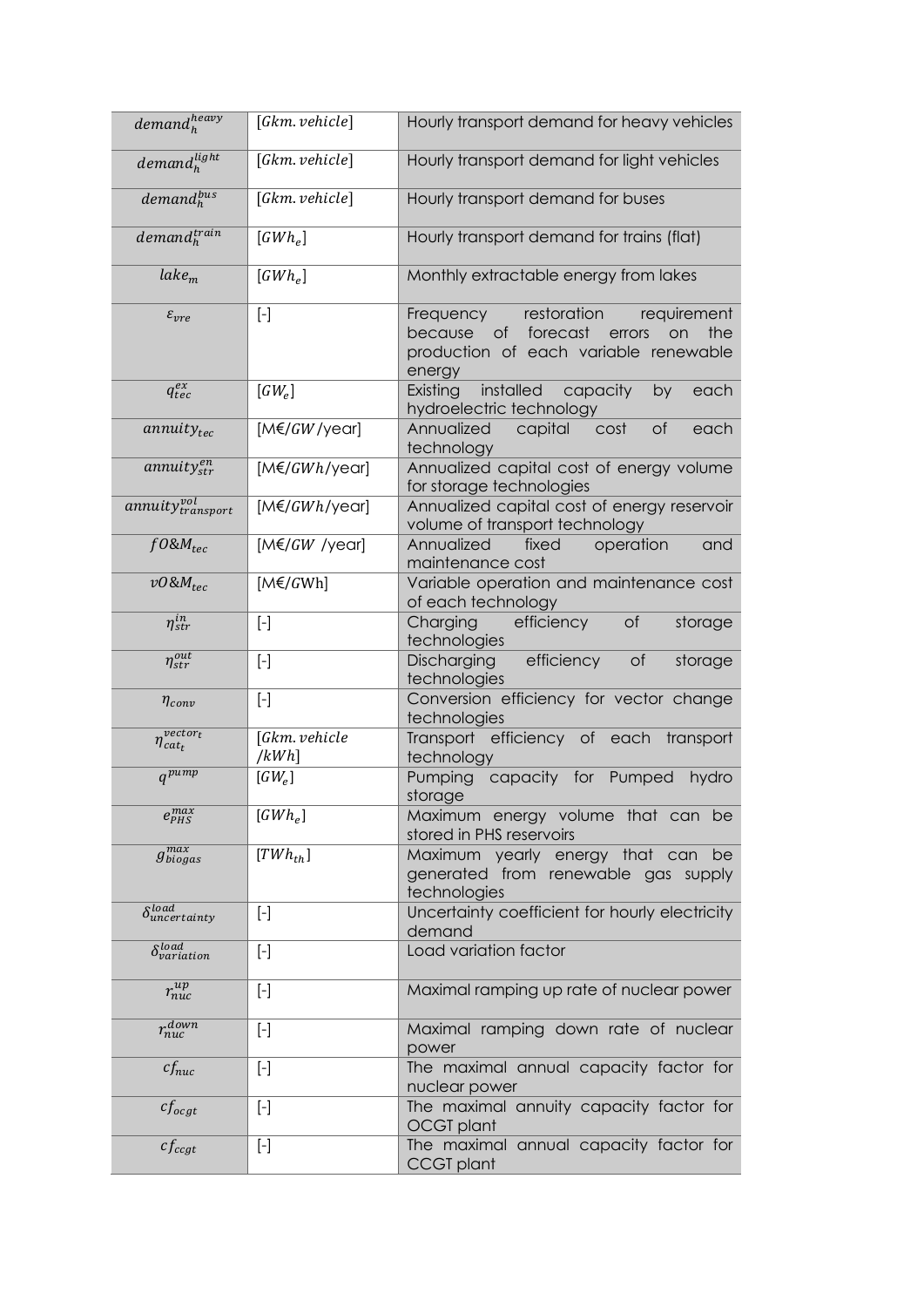| $cf_{ccgt-ccs}$                          | [-]                                  | The maximal annual capacity factor for<br>CCGT with CCS plants               |  |  |  |  |  |  |  |
|------------------------------------------|--------------------------------------|------------------------------------------------------------------------------|--|--|--|--|--|--|--|
| $e_{\text{rec}}$                         | [tCO <sub>2</sub> /GWh]              | Emission rate of each technology                                             |  |  |  |  |  |  |  |
| $SCC_{CO2}$                              | $\left[\frac{\epsilon}{tC_0}\right]$ | Social cost of carbon for each SCC<br>scenario                               |  |  |  |  |  |  |  |
| $\varphi_{CO_2}^{max}$                   | [MtCO <sub>2</sub> /year]            | The maximal carbon dioxide that can be<br>stored annually                    |  |  |  |  |  |  |  |
| CO <sub>2</sub><br><i>Ymethanization</i> | -1                                   | The green $CO2$ available as a byproduct of<br>methanization for methanation |  |  |  |  |  |  |  |
| $\tau$ hydrogen                          | [-]                                  | The maximal penetration rate of hydrogen<br>in the gas network               |  |  |  |  |  |  |  |

# 2. Variables

The variables resulting from the optimization are presented in Table 3.

*Table 3 Variables of EOLES\_mv model*

| Variable          | Unit         | <b>Description</b>                                                                                                                            |
|-------------------|--------------|-----------------------------------------------------------------------------------------------------------------------------------------------|
| $G_{tec,h}$       | $GWh_e$      | Hourly electricity generation by technology                                                                                                   |
| $Q_{tec}$         | $GW_{\circ}$ | Installed capacity by technology                                                                                                              |
| $STORAGE_{str.h}$ | $GWh_e$      | Hourly electricity entering each storage technology (inflow)                                                                                  |
| $STORED_{str,h}$  | $GWh_{\rho}$ | Hourly energy stored in each technology (stock)                                                                                               |
| $S_{str}$         | $GW_{\circ}$ | Installed charging capacity by storage technology                                                                                             |
| $VOLUME_{str}$    | $GWh_{\rho}$ | Energy capacity by storage technology                                                                                                         |
| $RSV_{frr,h}$     | $GW_{\rho}$  | Hourly upward frequency restoration requirement to manage the<br>variability of renewable energies and demand uncertainties                   |
| COST              | b€           | Total power system cost annualized (minus the fixed cost of already<br>installed capacities). This is the objective function to be minimized. |

# 3. Equations

# 3.1. Objective function

The objective function is similar to the one in chapter three where the social cost of carbon is included (Equation 1):

 $\textit{COST} = (\sum_{tec} [ (Q_{tec} - q_{tec}^{ex}) \times annuity_{tec} ] + \sum_{str} (VOLUME_{str} \times annuity_{str}^{en}) + \sum_{tec} (Q_{tec} \times$  $f0\&M_{tec}) + \sum_{tec} \sum_{h} (G_{tec,h} \times (v0\&M_{tec} + e_{tec} SCC_{CO_2})))/1000$  (1)

where  $Q_{tec}$  represents the production capacities,  $q_{tec}^{ex}$  represents the existing capacity (notably for hydro-electricity technologies with long lifetime),  $VOLUME_{str}$  is the energy storage capacity in GWh,  $S_{str}$  is the storage capacity in GW, annuity is the annualized investment cost,  $f0&M$  and  $v0&M$  respectively represents fixed and variable operation and maintenance costs,  $G_{tec,h}$  is the hourly generation of each technology,  $e_{tec}$  is the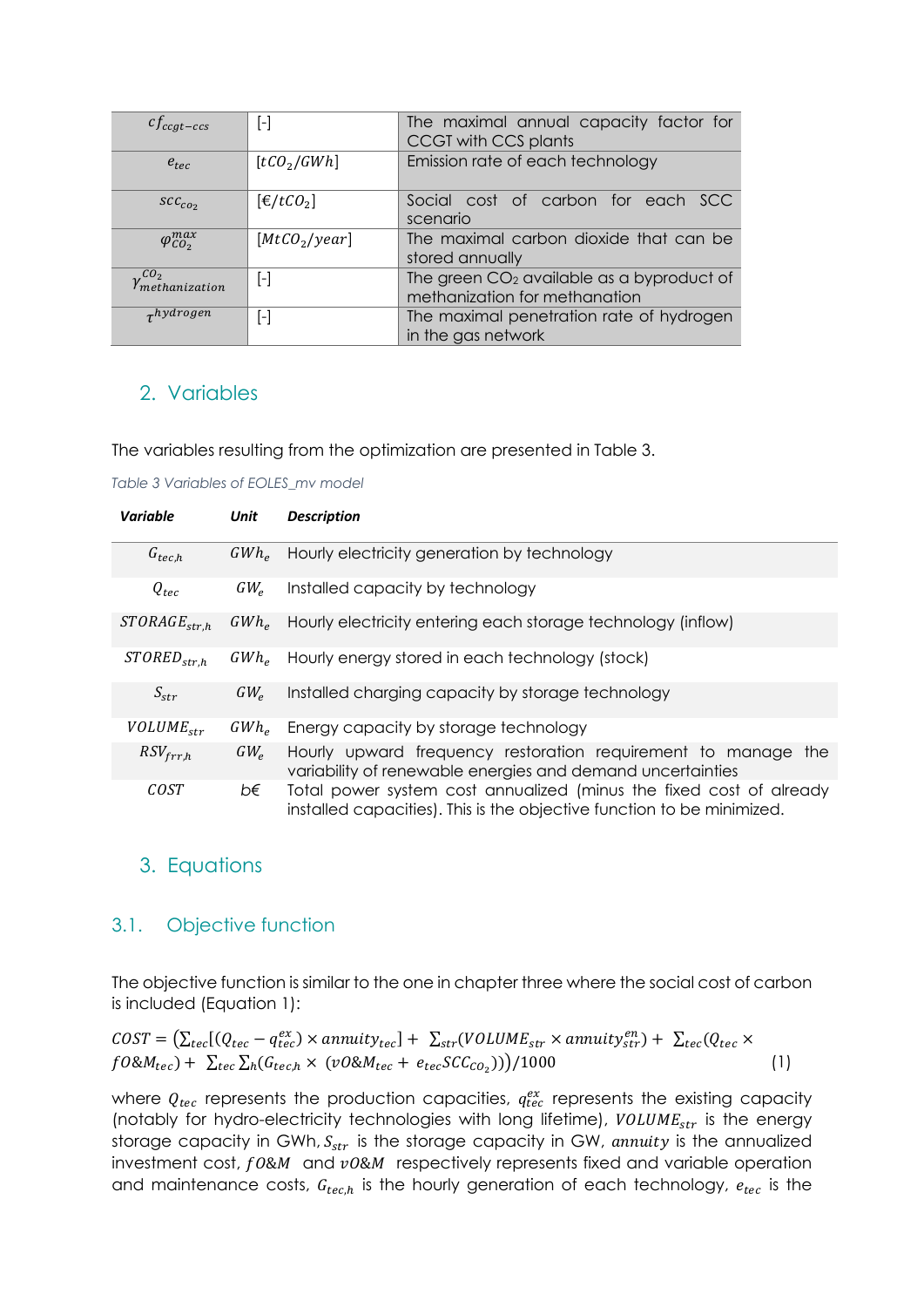specific emission of each technology in tCO2/GWh of power production and  $SCC_{CO_2}$  is the social cost of carbon in  $E/$ tCO<sub>2</sub>.

#### 3.2. Adequacy equations

Energy demand must be met for each hour. If energy production exceeds energy demand, the excess energy can be either sent to storage units or curtailed (Equations 2, 3, 4, 5a-d and 6).

 $\sum_{elec} G_{elec,h} \geq demand_{elec,h} + \sum_{strelec} STORAGE_{str_{elec},h} + \sum_{conv_{elec}} CONVERT_{conv_{elec},h} +$  $\sum_{e}$  CHARGE<sub>en h</sub> (2)

 $\sum_{gas} G_{gas,h} \geq \sum_{str_{gas}} STORAGE_{str_{gas,h}} + \sum_{conv_{gas}} CONVERT_{conv_{gas,h}} + \sum_{ice} CHARGE_{ice,h} +$  $demand_{nvaro aen.h}$  (3)

$$
\sum_{heat} G_{heat,h} \geq demand_{heat,h} + \sum_{str_{heat}} STORAGE_{str_{heat,h}} \tag{4}
$$

$$
G_{heavy_t,h} \times \eta_{heavy_t}^{vector_t} = demand_{transport,h}^{heavy_t}
$$
 (5a)

$$
G_{light_t,h} \times \eta_{light_t}^{vector_t} = demand_{transport,h}^{light_t}
$$
 (5b)

$$
G_{bus,h} \times \eta_{bus_t}^{vector_t} = demand_{transport,h}^{bus_t}
$$
 (5c)

$$
G_{train_t,h} \times \eta_{train_t}^{ev_t} = demand_{transport,h}^{train_t}
$$
 (5d)

$$
G_{electrolysis,h} \geq demand_{hydrogen,h}
$$
 (6)

Where  $G_{elech}$ ,  $G_{aas,h}$ ,  $G_{heat,h}$  is the energy produced by electricity, gas and heat technologies at hour *h* and  $STORAGE_{str_{elec},h}$ ,  $STORAGE_{str_{gas},h}$ ,  $STORAGE_{str_{heat},h}$  is the energy entering storage electricity, gas and heat storage technologies at hour *h. CONVERT*<sub>convelec</sub>,h is the energy conversion from electricity to other vectors and  $\textit{CONVERT}_{conv_{aas,h}}$  is the energy conversion from gas to other vectors at hour *h* and CHARGE<sub>ice,h</sub> is the charging of internal combustion engine vehicles and *CHARGE<sub>ev.h</sub>* is the charging of electric vehicles at hour *h*. For each transport category the energy demand in vehicle.km should be satisfied either by ev or *ice* as transport energy vector options (vector<sub>t</sub>), and the conversion from the energy in the gas or electricity form to the demand by transport category (demand ${}_{transport,h}^{heavy_t}$ , demand ${}_{transport,h}^{light_t}$  and demand ${}_{transport,h}^{bus_t}$ ) in vehicle.km is done by the vehicle efficiency changing by both the energy vector and the transport category;  $\eta^{vector}_{cat_t}$  . We only consider the electricity to satisfy the trains' demand.

According to Vogl et al. (2018), the coal demand for steel industry can be replaced by hydrogen. Therefore, we define an hourly hydrogen demand for steel industry  $(demand<sub>hydrogen h</sub>)$  which should be satisfied (Equation 6) beside other adequacy equations.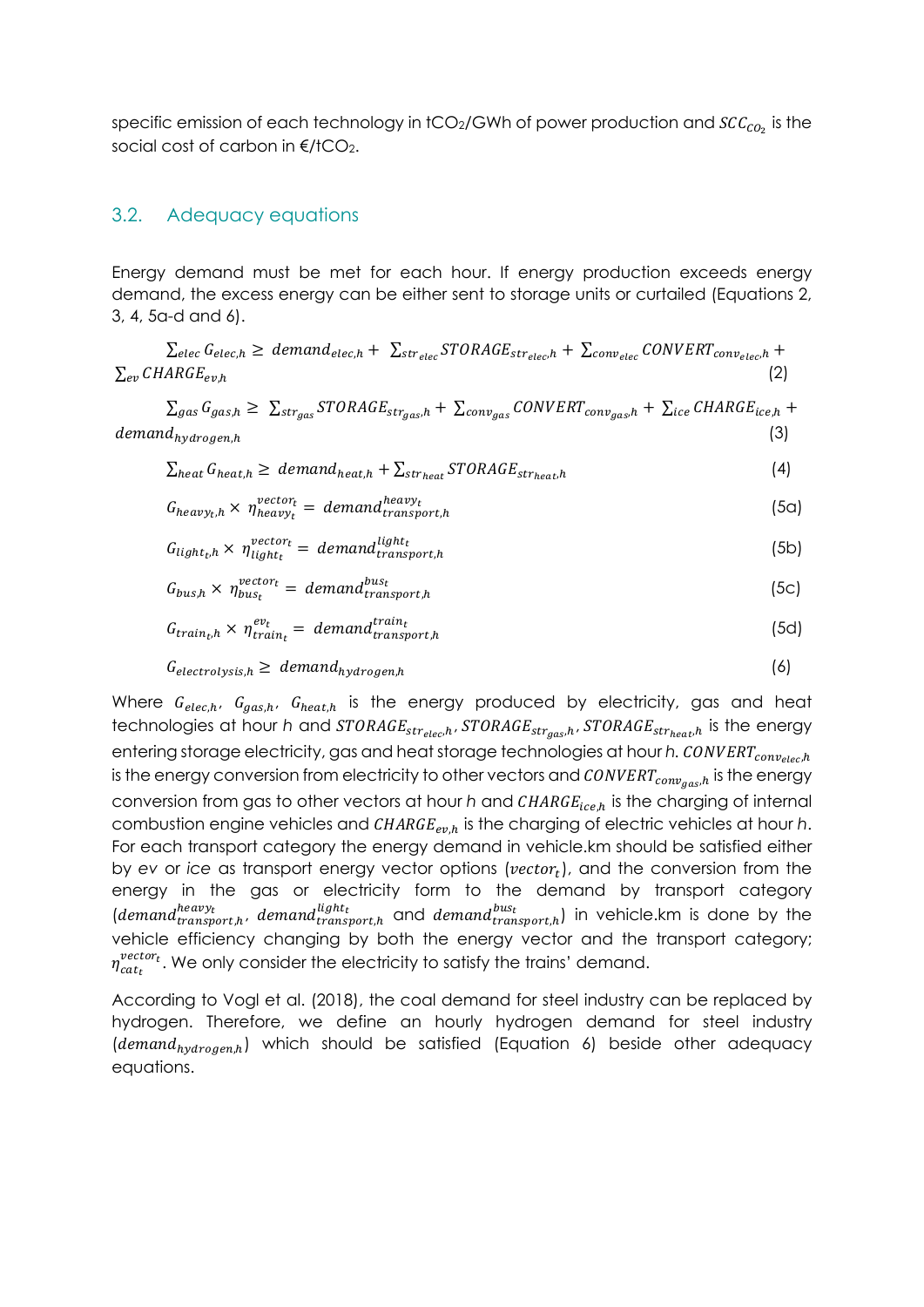#### 3.3. Variable renewable power production

For each variable renewable energy (VRE) technology, for each hour, the hourly power production is given by the hourly capacity factor profile multiplied by the installed capacity available (Equation 7).

$$
G_{vre,h} = Q_{vre} \times cf_{vre,h} \tag{7}
$$

Where  $G_{vre,h}$  is the energy produced by each VRE resource at hour *h*,  $Q_{vre}$  is the installed capacity and  $cf_{vre,h}$  is the hourly capacity factor.

#### 3.4. Energy storage

Energy stored by storage option *str* at hour *h+1* is equal to the energy stored at hour *h* plus the difference between the energy entering and leaving the storage option at hour *h*, accounting for charging and discharging efficiencies.

$$
SOC_{str,h+1} = SOC_{str,h} + (STORAGE_{str,h} \times \eta_{str}^{in}) - (\frac{G_{str,h}}{\eta_{str}^{out}})
$$
(8)

Where  $SOC_{str,h}$  is the state of charge of the storage option *str* at hour *h*, while  $\eta_{str}^{in} \in [0,1]$ and  $\eta_{str}^{out} \in [0,1]$  are the charging and discharging efficiencies.

#### 3.5. Secondary reserve requirements

Three types of operating reserves are defined by ENTSO-E (2013), depending on their activation speed. The fastest reserves are Frequency Containment Reserves (FCRs), which must be able to be on-line within 30 seconds. The second group is made up of Frequency Restoration Reserves (FRRs), in turn divided into two categories: a fast, automatic component (aFRRs), also called 'secondary reserves', with an activation time of no more than 7.5 min; and a slow manual component (mFRRs), or 'tertiary reserves', with an activation time of no more than 15 min. Finally, reserves with a startup-time beyond 15 minutes are classified as Replacement Reserves (RRs).

Each category meets specific system needs. The fast FCRs are useful in the event of a sudden break, like a line fall, to avoid system collapse. FRRs are useful for variations over several minutes, such as a decrease in wind or PV output. Finally, the slow RRs act as a back-up, slowly replacing FCRs or FRRs when the system imbalance lasts more than 15 minutes.

In the model we only consider FRRs, since they are the most heavily impacted by the inclusion of VRE. FRRs can be defined either upwards or downwards, but since the electricity output of VREs can be curtailed, we consider only upward reserves.

The quantity of FRRs required to meet ENTSO-E's guidelines is given by Equation (9). These FRR requirements vary with the variation observed in the production of renewable energies. They also depend on the observed variability in demand and on forecast errors: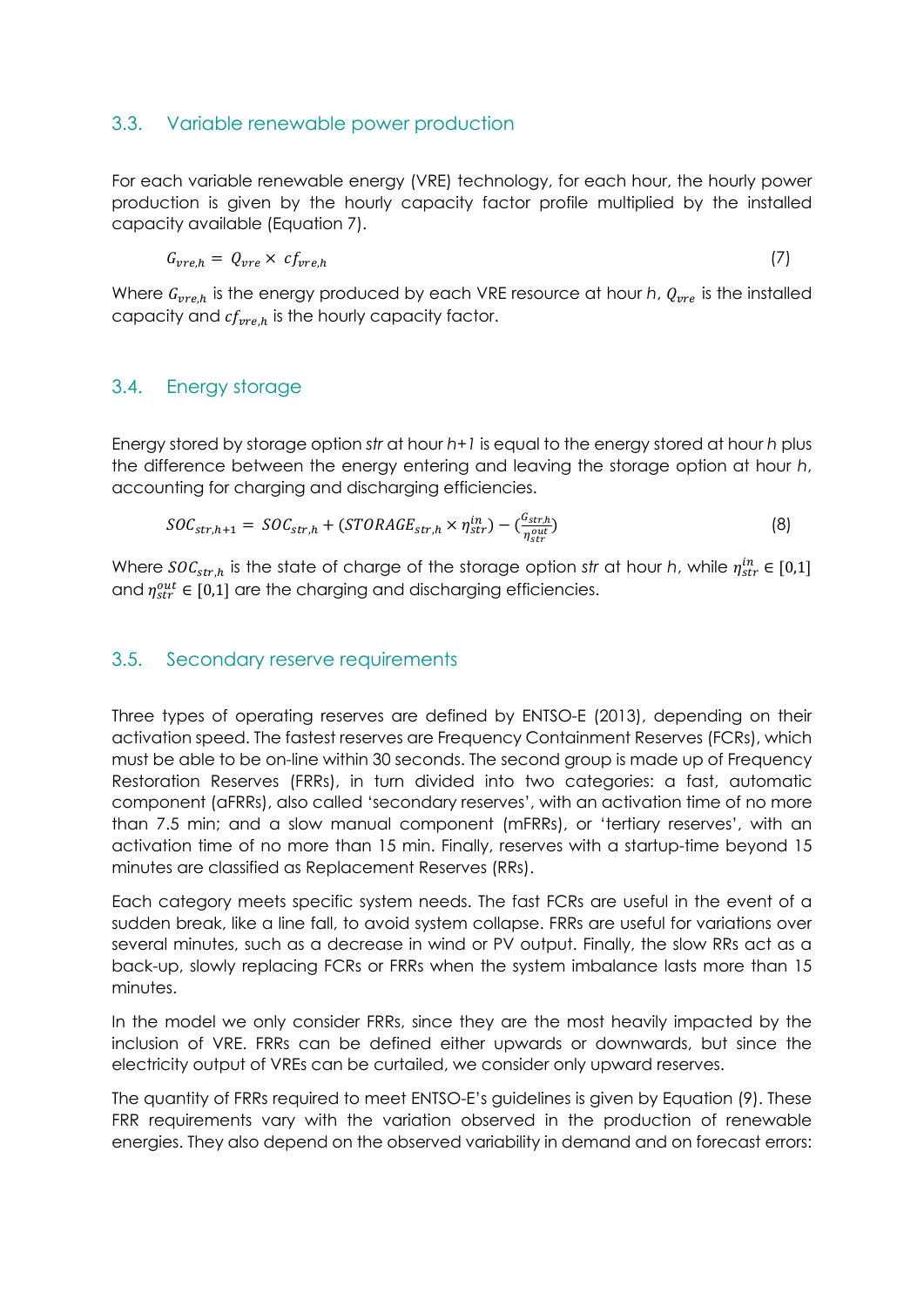$$
\sum_{frr} RSV_{frr,h} = \sum_{vre} (\varepsilon_{vre} \times Q_{vre}) + demand_h \times (1 + \delta_{variation}^{load}) \times \delta_{uncertainty}^{load}
$$
 (9)

Where  $RSV_{frr,h}$  is the required hourly reserve capacity from each of the reserve-providing technologies (dispatchable technologies) indicated by the subscript *frr;*  $\varepsilon_{\text{pre}}$  is the additional FRR requirement for VRE because of forecast errors,  $\delta_{variation}^{load}$  is the load variation factor and  $\delta_{uncertainty}^{load}$  is the uncertainty factor in the load because of hourly demand forecast errors.

#### 3.6. Energy-generation-related constraints

The relationship between hourly-generated electricity and installed capacity can be calculated using Equation (10). Since the chosen time slice for the optimization is one hour, the capacity enters the equation directly instead of being multiplied by the time slice value.

$$
G_{tec,h} \le Q_{tec} \tag{10}
$$

The installed capacity of all the dispatchable technologies should be more than the electricity generation required of those technologies to meet demand; it should also satisfy the secondary reserve requirements. Installed capacity for dispatchable technologies can therefore be expressed by Equation (11).

$$
Q_{frr} \geq G_{frr,h} + RSV_{frr,h} \tag{11}
$$

Monthly available energy for the hydroelectricity generated by lakes and reservoirs is defined using monthly lake inflows (Equation 12). This means that energy stored can be used within the month but not across months. This is a parsimonious way of representing the non-energy operating constraints faced by dam operators, as in Perrier (2018).

$$
lake_m \geq \sum_{h \in m} G_{lake,h} \tag{12}
$$

Where  $G_{lake,h}$  is the hourly power production by lakes and reservoirs, and  $lake_m$  is the maximum electricity that can be produced from this energy resource in one month.

#### 3.7. Energy conversion

Energy generated by any energy conversion technology should include the conversion efficiency of the conversion technology. Equation (13) relates the energy generation and generation by each conversion technology.

$$
G_{conv,h} = \eta^{conv} \times \text{CONVERT}_{conv,h} \tag{13}
$$

Where  $\eta^{conv}$  is the conversion efficiency of the energy conversion technology  $conv$ , and  $CONVERT_{conv,h}$  is the converted energy by the same conversion technology at hour  $h$ .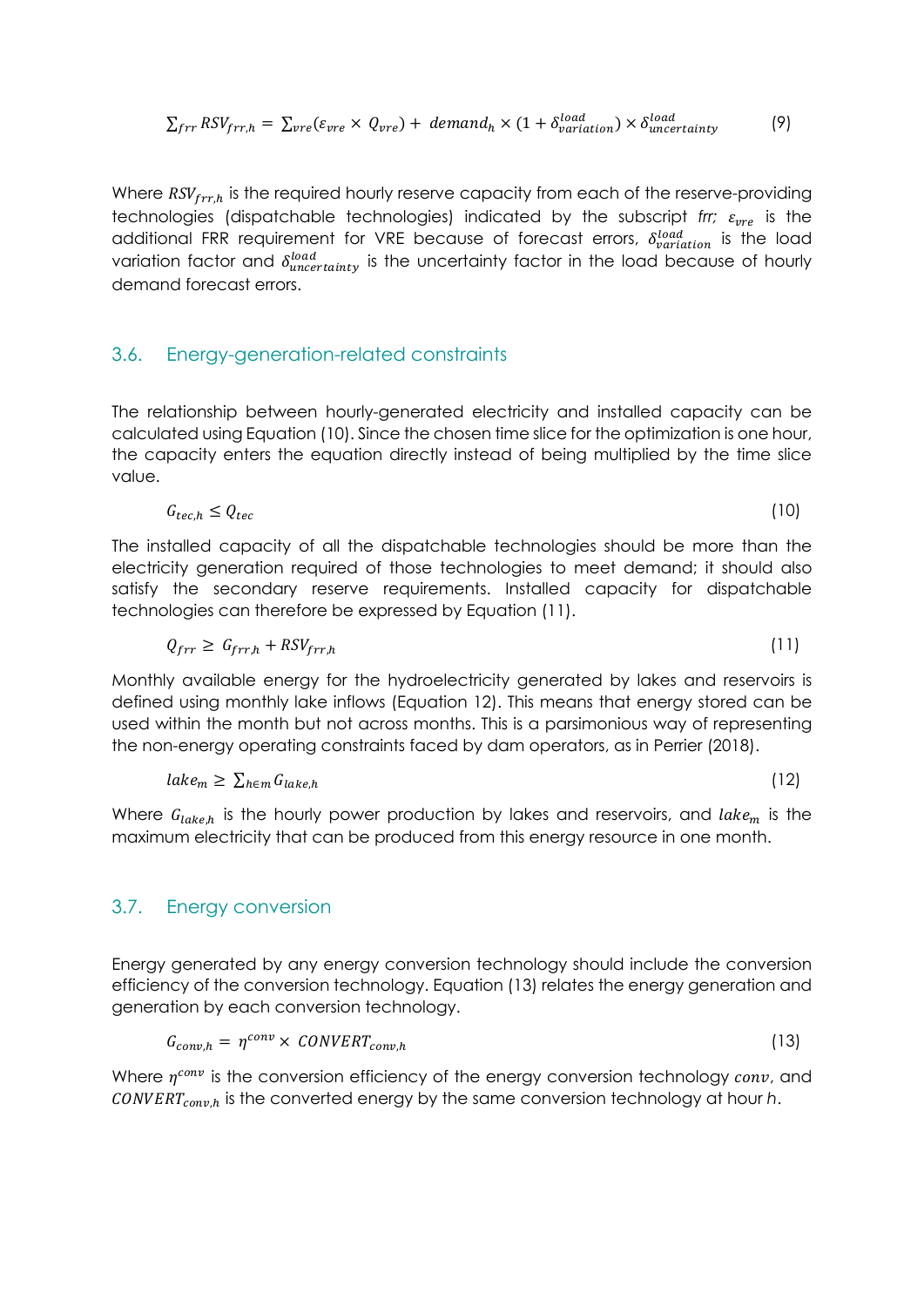# 3.8. Charging of transport technologies

Electric vehicles and internal combustion engine vehicles have different charging profiles. Equation (14) applies these charging profiles;

$$
CHARGE_{transport,h} = profile_{h}^{transport} \times Q_{transport}
$$
 (14)

Where  $\mathit{CHARGE}_{transport,h}$  is the hourly charging of each transport technology (both EVs and ICEs four all four transport categories),  $profile_h^{transport}$  is the predefined hourly charging profile of each of the transport technologies and  $Q_{transport}$  is the charging capacity of transport technology transport.

EOLES\_mv considers an average of one charge per week for each transport technology, and since the energy can be stored in the vehicle during the whole one week, the transport demand that should be satisfied is considered to have a weekly adequacy. The hourly demand of transport in vehicle.km should be satisfied from Equations (5a-d) and the charging profiles should be applied to account for the charging behavior of different transport technologies from Equation (14). Equation (15) is defined to keep both charging and demand constraints above and to let the vehicles choose the day of charging during the week;

$$
\sum_{h \in w} \mathit{CHARGE}_{transport,h} = \sum_{h \in w} G_{transport,h} \tag{15}
$$

The storage volume of each transport technology accounts for an upper limit for the weekly charge and weekly energy consumption of it. While this storage volume is free of charge for ICE vehicles, electric vehicles' main cost component is this battery storage volume. Therefore, the reservoir size (storage volume) for each transport technology is defined (Equation 16).

$$
\sum_{h \in w} \mathit{CHARGE}_{transport, h} \leq \mathit{RESERVOIR}_{transport} \tag{16}
$$

Where  $RESERVOIR_{transform}$  accounts for the reservoir size of each transport technology  $(kWh_e$  for electric vehicles and  $kWh_{th}$  for ICE vehicles).

### 3.9. Inclusion of heat networks

Heat can be produced by two different technology classes: distributed technologies such as resistive heating technology, and centralized technologies such as central boilers. Decentralized heating technologies use electricity or gas from the network and provide heating for the local demand, therefore no heat network is needed. On the other hand, the centralized technologies produce heat in large quantities and distribute it to the points of the demand in different locations, which require a heat network. Equation (17) separates the central heating technologies and define a heat network capacity for the distribution of produced heat:

$$
Q_{heat-net} \geq Q_{central} \tag{17}
$$

Where  $Q_{heat-net}$  is the heat network capacity and  $Q_{central}$  is the installed capacity of each central heat production technology in kWth.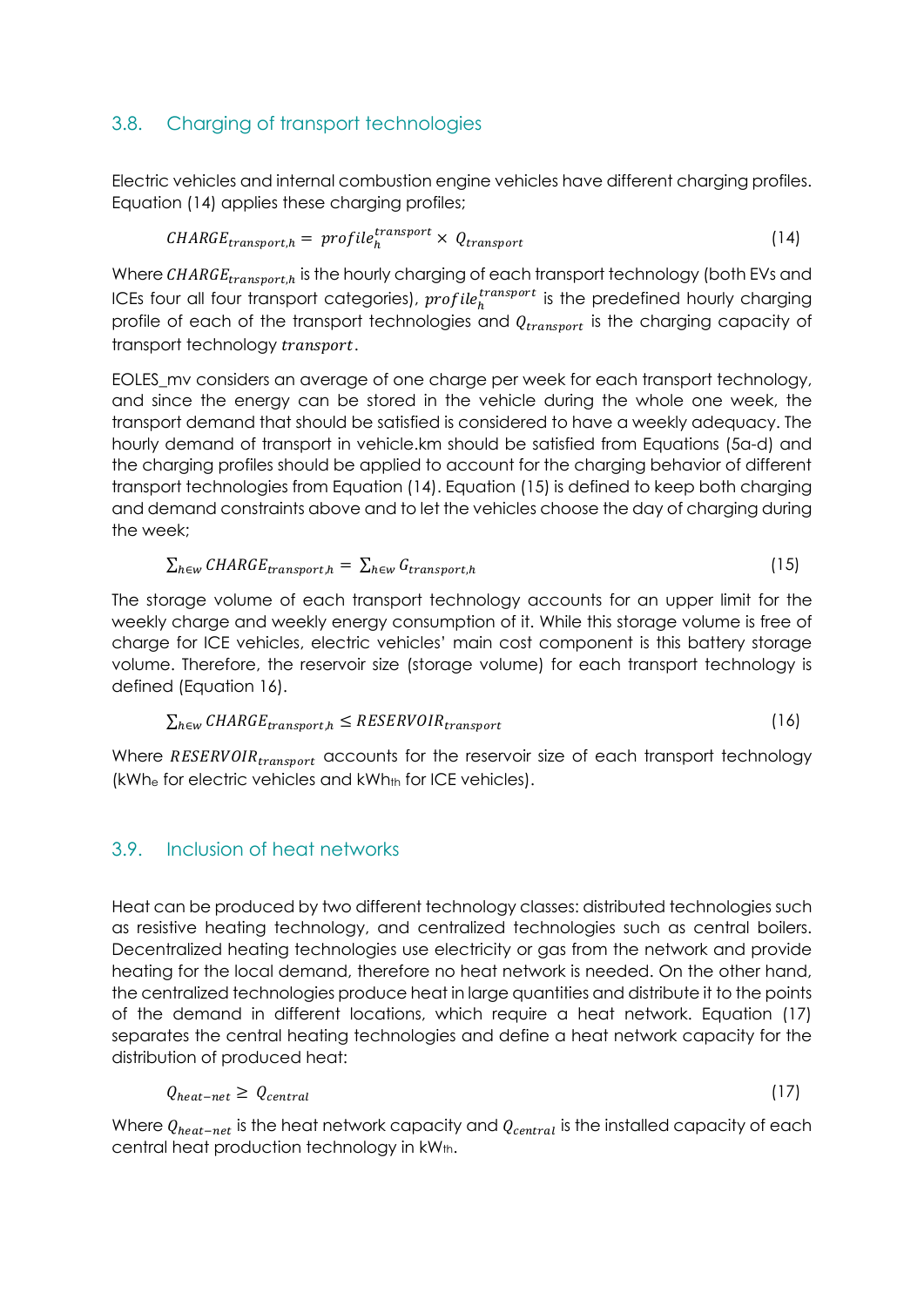Equation (17) allows the heat network to have lower capacity than all the central heating technologies combined, depending on the optimal dispatching of each of them. Another equation is needed to restrict the central heating technologies to pass through the heat network (Equation 18);

$$
G_{heat-net,h} = \sum_{central} G_{central,h}
$$
\n(18)

Where  $G_{heat-net.h}$  is the heat generation passed through heat network and  $G_{central.h}$  is the heat generation by each central heating technology at hour *h*.

#### 3.10. Operational constraints of conversion technologies

For open-cycle and combined-cycle gas turbines, there are some safety- and maintenance-related breaks. Equations (19), (20) and (21) limit the annual power production for each of these plants to their maximum annual capacity factors:

$$
\sum_{h} G_{ocgt,h} \le Q_{ocgt} \times cf_{ocgt} \times 8760 \tag{19}
$$

$$
\sum_{h} G_{ccgt,h} \le Q_{ccgt} \times cf_{ccgt} \times 8760 \tag{20}
$$

$$
\sum_{h} G_{ccgt-ccs,h} \le Q_{ccgt-ccs} \times cf_{ccgt-ccs} \times 8760 \tag{21}
$$

Where  $cf_{ocgt}$  and  $cf_{ccgt}$  are the capacity factors of OCGT and CCGT power plants.

The hydrogen produced from electrolysis (power-to-gas conversion) is either consumed directly in the industry (therefore we make the assumption of local electrolysis for industrials) or injected to the gas network. Because of different thermochemical properties of hydrogen, it cannot be injected in any rate to the gas network. Equations (22), (23) and (24) limit the hydrogen that can exist in the gas network as a proportion of the overall existing gas in this network both in the storage level and in the distribution/transmission level;

$$
G_{electrolysis,h} \leq \tau^{hydrogen} \times SOC_{gastank,h} + demand_{hydrogen,h}
$$
 (22)

$$
G_{electrolysis,h} \le \tau^{hydrogen} \times \sum_{gas} G_{gas,h} + demand_{hydrogen,h}
$$
 (23)

$$
\sum_{h} G_{electrolysis,h} \le \tau^{hydrogen} \times \sum_{gas \neq gas tank,h} G_{gas,h} + \sum_{h} demand_{hydrogen,h}
$$
 (24)

Where  $G_{electrolysis,h}$  is the energy value of hydrogen injected to gas network from electrolysis at hour *h*,  $\tau^{hydrogen}$  is the maximal relative energy share of hydrogen to the overall gas in the gas network which can be different for different countries depending on the capability of gas network in hosting hydrogen.  $SOC_{gastank,h}$  is the state of charge of gas storage, which is the energy value of overall existing gas in the gas network and  $\sum_{gas} G_{gas,h}$  is the overall gas production at hour h. Equation (22) limits the relative share of hydrogen to other gas options in the storage infrastructures and equation (23) limits the relative share of hydrogen in the gas network. Equation (24) makes sure that the overall hydrogen that is produced is not more than the capacity of the gas network.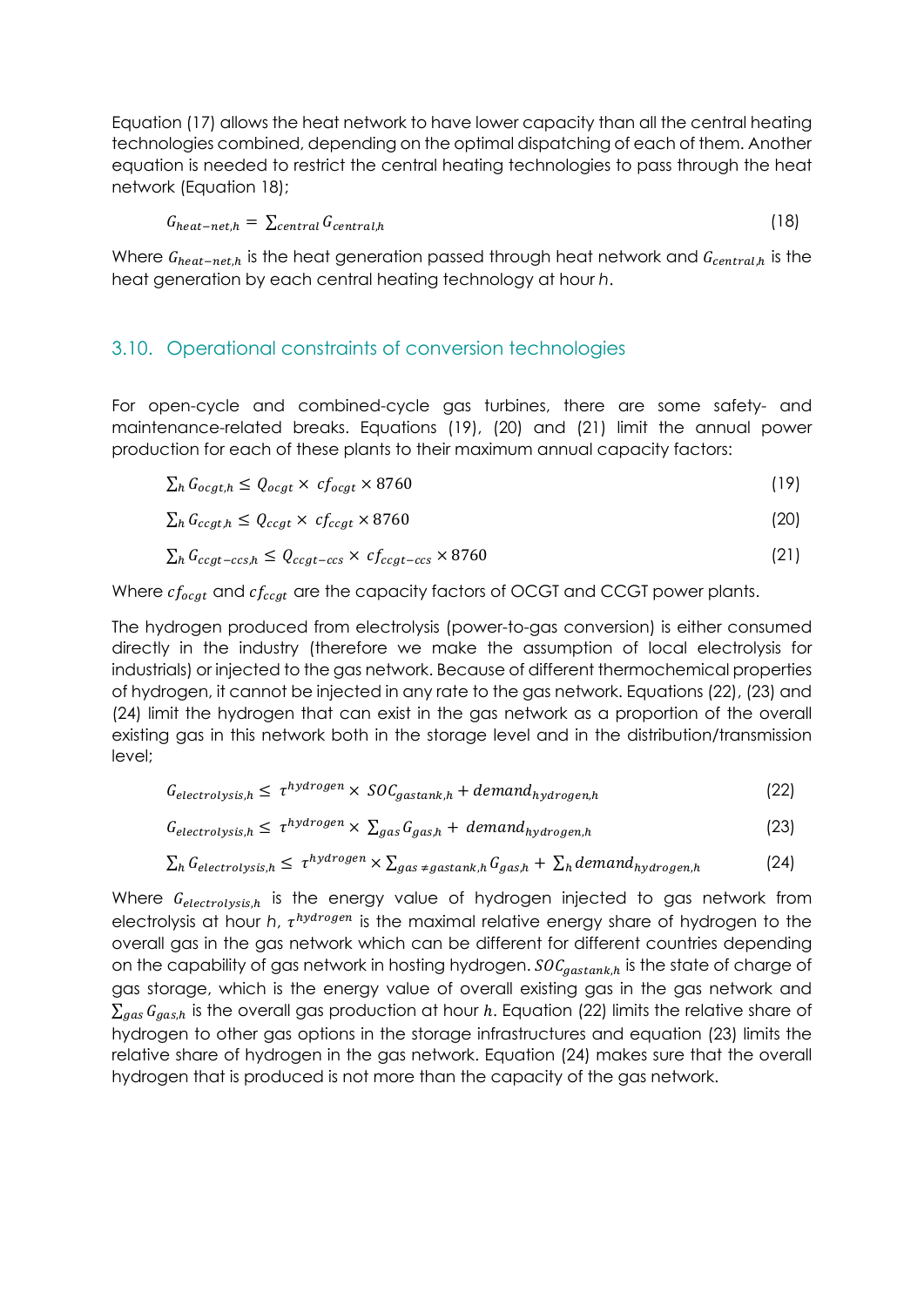#### 3.11. Nuclear-power-related constraints

Addition of nuclear power plants to the model brings three main constraint type equations: ramping up and ramping down rates (because we allow these plants to be used in load-following mode, Loisel et al., 2018) and the annual maximal capacity factor.

Nuclear power plants have limited flexibility, so definitions of hourly ramp-up and rampdown rates are essential to model them accurately. Equations (25) and (26) limit the power production of nuclear power plants with these ramping constraints:

$$
G_{nuc,h+1} + RSV_{nuc,h+1} \leq G_{nuc,h} + r_{nuc}^{up} \times Q_{nuc}
$$
\n
$$
(25)
$$

$$
G_{nuc,h+1} \geq G_{nuc,h}(1 - r_{nuc}^{down}) \tag{26}
$$

Where  $G_{nuc,h+1}$  is the nuclear power production at hour  $h + 1$ ,  $G_{nuc,h}$  is the nuclear power production at hour  $h$ ,  $RSV_{nuc,h+1}$  is the reserve capacity provided by nuclear power plants at hour  $h+1$  and  $r_{nuc}^{up}$  and  $r_{nuc}^{down}$  are the ramp-up and ramp-down rates for nuclear power production.

The nuclear power plants' capacity factor should also be limited by safety and maintenance constraints. Equation (27) quantifies this limitation:

$$
\sum_{h} G_{nuc,h} \le Q_{nuc} \times cf_{nuc} \times 8760 \tag{27}
$$

Where  $cf_{nuc}$  is the maximum annual capacity factor of nuclear power plants.

#### 3.12. Storage-related constraints

To prevent optimization leading to a very high quantity of stored energy in the first hour represented and a low quantity in the last hour, we add a *cyclicity* constraint to ensure the replacement of the consumed stored electricity in every storage option (Equation 28):

$$
STORED_{str,0} = STORED_{str,8759} + (STORAGE_{str,8759} \times \eta_{str}^{in}) - \left(\frac{G_{str,8759}}{\eta_{str}^{out}}\right)
$$
(28)

While Equations (8) and (28) define the storage mechanism and constraint in terms of power, we also limit the available volume of energy that can be stored by each storage option (Equation 29):

$$
STORED_{str,h} \leq VOLUME_{str} \tag{29}
$$

Equation (30) limits the entry of energy into the storage units to the charging capacity of each storage unit. Similarly, we consider a charging capacity lower than or equal to the discharging capacity (mainly to limit the charging capacity of batteries) which means that the charging capacity cannot exceed the discharging capacity.

$$
STORED_{str,h} \leq S_{str} \leq Q_{str} \tag{30}
$$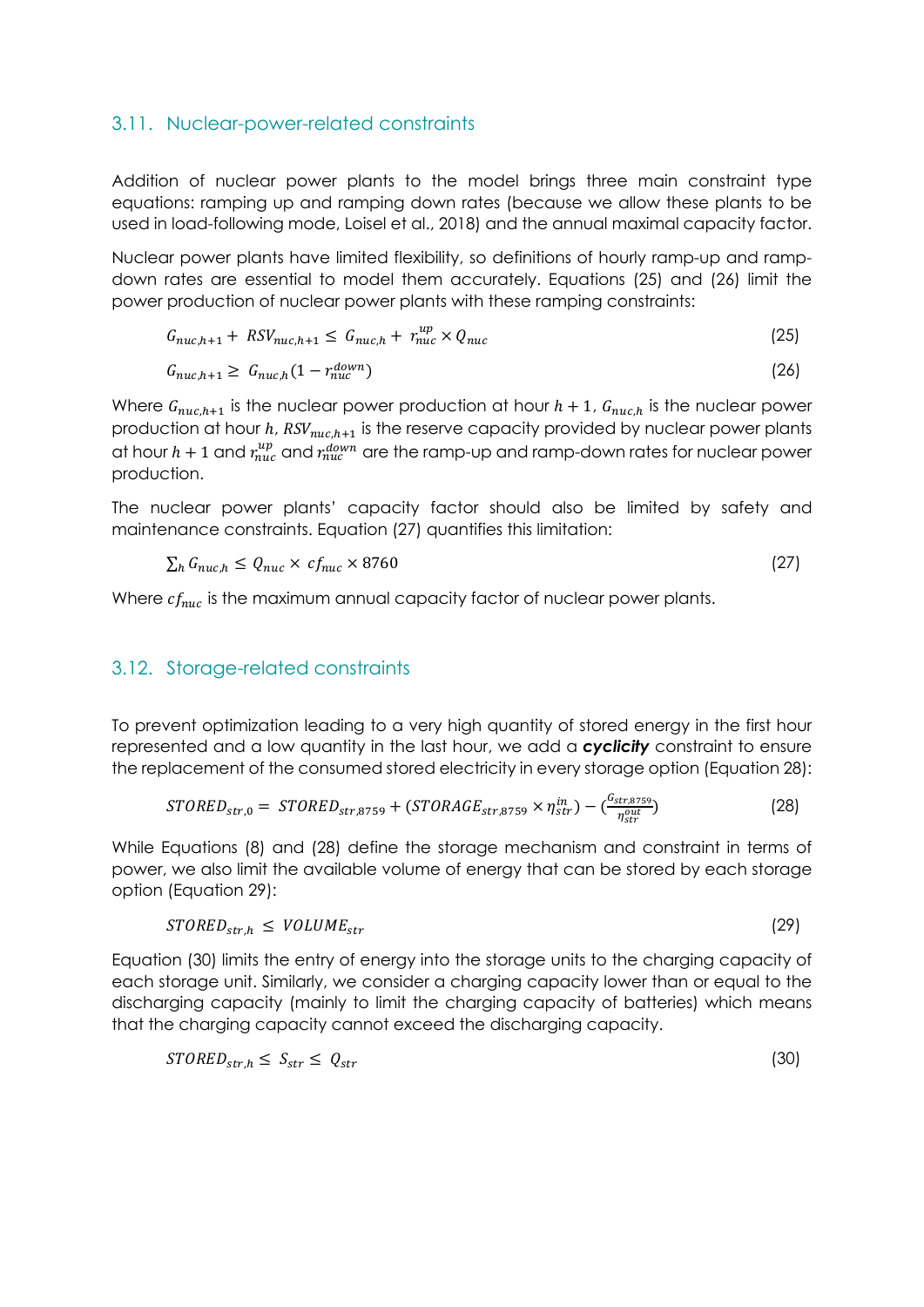### 3.13. Resource availability related constraints

The maximum installed capacity of each technology is defined in equation (31) where  $q_{tec}^{max}$  is this capacity limit:

$$
Q_{tec} \leq q_{tec}^{max} \tag{31}
$$

Renewable gas production technologies are limited due to land-use and agricultural constraints. Equation (32) limits the annual renewable gas production from each of two renewable gas production technologies; methanization and pyro-gasification of biomass.

$$
\sum_{h=0}^{8759} G_{biogas,h} \leq g_{biogas}^{max} \tag{32}
$$

Where  $G_{bioash}$  is the hourly biogas production from each of renewable gas production technologies and  $g^{max}_{big}$  is the maximal yearly biogas that can be produced from each of renewable gas production technologies, both in energy values.

Methanation consists of the Sabatier reaction of hydrogen produced from electrolysis of water and green CO<sub>2</sub> produced as a by-product of methanization process. Implication of this limit in the overall methane production from methanation process is presented in Equation (33):

$$
\sum_{h=0}^{8759} CONVERT_{methanation,h} \leq \sum_{h=0}^{8759} G_{methanization,h} \times \gamma_{methanization}^{CO_2}
$$
 (33)

Where  $\textit{CONVERT}_{\textit{methanation,h}}$  accounts for the hourly methane produced from power-tomethane (methanation) process,  $G_{\text{methanization},h}$  is the hourly biogas production from methanization process and  $\gamma^{CO_2}_{methanization}$  is the relative share of carbon dioxide to biogas produced from methanization process.

The captured carbon dioxide can't be stored infinitely, and geographical and social constraints limit the exploitation of CCS technology. Equation (34) limits the captured CO2 to the available offshore and onshore storage formations;

$$
\varphi_{CO_2}^{max} \ge \sum_h G_{ccgt-ccs,h} \times \tau_{ccgt-ccs} \times e_{ccgt} \tag{34}
$$

Where  $\varphi^{max}_{CO_2}$  is the maximal CO<sub>2</sub> storage potential,  $G_{ccgt-ccs,h}$  is hourly power production from CCGT power plants equipped with CCS units,  $\tau_{ccgt-ccs}$  is the carbon capture rate of post combustion CCS units, and  $e_{ccgt}$  is the specific emission of CCGT power plant with natural gas (considered with no CCS input).

Heat network can't be extended in every area and it requires a specific density, and very distant rural areas with low population densities are better off without it. Equation 35 introduces a maximal limit of heat network coverage to meet the heat demand:

$$
\sum_{h} G_{heat-net,h} \leq g_{heat-net}^{max} \times \sum_{h} demand_{heat,h}
$$
\n(35)

Where  $g_{heat-net}^{max}$  accounts for the maximal share of the heat demand that can be satisfied by heat network.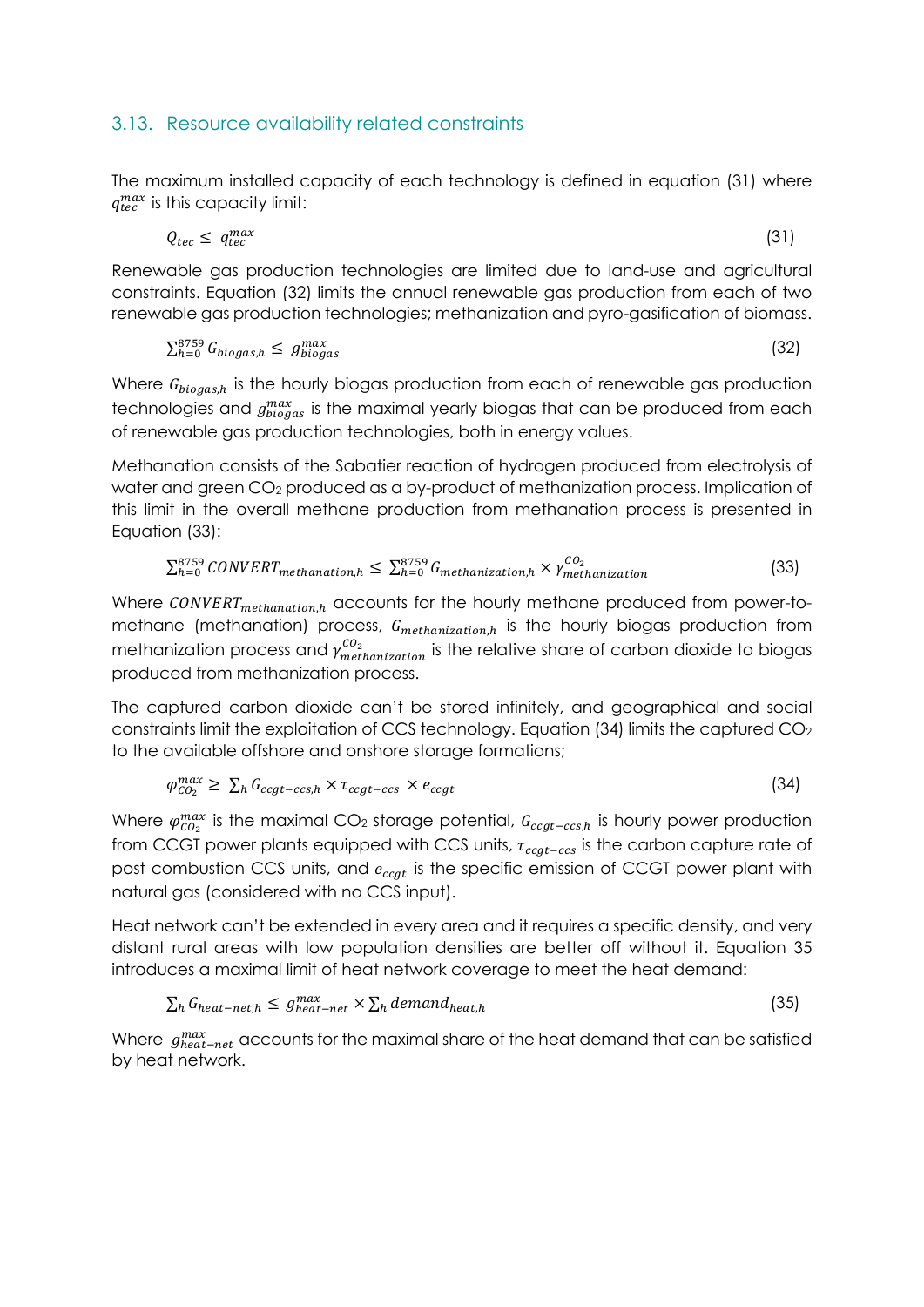# 4. Suggested input parameters

In this section we present the used input data in Shirizadeh (2020), which considers continental France for the year 2050.

### 4.1. VRE profiles

Variable renewable energies' (offshore and onshore wind and solar PV) hourly capacity factors have been prepared using the renewables.ninja website5, which provides the hourly capacity factor profiles of solar and wind power from 2000 to 2018 at the geographical scale of French counties (*départements*), following the methods elaborated by Pfenninger and Staffell (2016) and Staffell and Pfenninger (2016). These renewables.ninja factors reconstructed from weather data provide a good approximation of observed data: Moraes et al. (2018) finds a correlation of 0.98 for wind and 0.97 for solar power with the observed annual duration curves (in which the capacity factors are ranked in descending order of magnitude) provided by the French transmission system operator (RTE).

The hourly VRE profiles for each of the 95 counties of France from 2000 to 2018 are extracted. Then considering the near optimal assumption of proportional installation of new plants to the existing plants, these 95 counties are aggregated to one single node. Therefore, while the model is a single node model with no spatial optimization, the spatial distribution of VRE resources has been taken into account by the spatial aggregation.

To prepare hourly capacity factor profiles for offshore wind power, first all the existing offshore projects around France are identified using the "4C offshore" website<sup>6</sup>, and using their locations, hourly capacity factor profiles of both floating and grounded offshore wind farms are extracted. The Siemens SWT 4.0 130 has been chosen as the offshore wind turbine technology because of recent increase in the market share of this model and its high performance. The hub height of this turbine is set to 120 meters.

In a previous work (Sirizadeh et al, 2022), we showed that 2006 can be chosen as the representative year for the period of 2000-2018 regarding the weather variability of VRE technologies; thus, the hourly VRE and hydro-electricity profiles for the year 2006 are used.

# 4.2. Energy demand

The energy demand is categorized for each end-use: electricity, heat, transport and hydrogen (as a substitution to coal in the industry) covering all the main energy sectors; Residential and tertiary buildings, industry and construction, agriculture and transport sectors. Unlikely to the existing literature», we «defined the end-uses and allow the model

<sup>5</sup> https://www.renewables.ninja/

<sup>6</sup> https://www.4coffshore.com/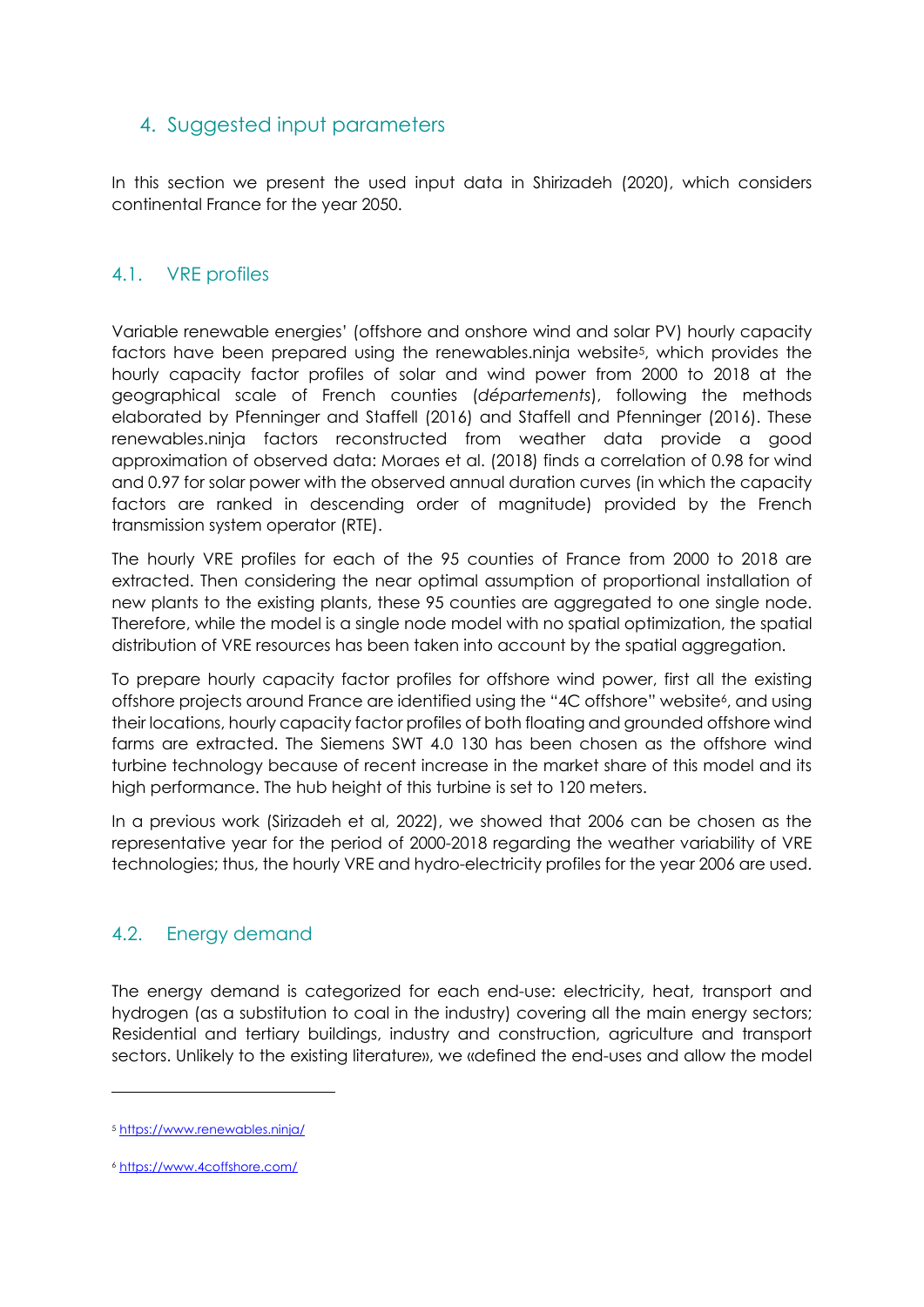to choose the most optimal option to satisfy the demand in different sectors for different end-uses. As an example, EOLES\_mv model optimizes the needed transport energy carrier (EV or ICE) for three of the four main transport categories (light and heavy vehicles and buses), and trains are all considered with electricity since it is the actual case. Similarly, EOLES optimizes heat production to satisfy the heat demand using hourly heat demand profiles, and the choice of heat production is optimized over five energy conversion technologies from electricity or gas to heat. Therefore, the model choses the optimal heat production mix endogenously among different central/decentralized and power-toheat/gas-to-heat options to satisfy the exogenous hourly heat demand.

The annual needed energy for each energy sector is taken from ADEME's actualization of 'Energy climate' scenario (ADEME, 2017) for 2050. While different end-uses for the residential sector is provided in detail, the tertiary, agriculture and industry sectors do not include these details. Another future annual demand projection for France is provided by the French national low carbon strategy (DGEC, 2019). The sectorial demands are very close in these two studies, but the latter presents more details about the energy end-use for transport and tertiary sectors. Therefore, taking the same values of ADEME (2017), we use the final energy demand repartition for tertiary sector from the second report. Transport demand is taken from ADEME's "energy climate scenario" (ADEME, 2017) in Gp.km and Gt.km units, and using the occupation rate of different passenger and freight transport demands presented in DGEC (2019), we calculated the annual transport demand for each transport category in vehicle-kilometers. The demand for agriculture and industry are separated by end use in négaWatt's 'scenario négaWatt 2017-2050' study (négaWatt, 2017). Therefore, using the same overall energy demand in industry and agriculture provided by ADEME (2017), we use the repartition of négaWatt's heat and electricity demands to find the end-use demand for each of these technologies. Table 1 summarizes the taken annual demand for each sector and its end-use, and the source where these annual values and hourly profiles are taken from.

| Sector      | End-use                  |              | Annual<br>Value<br>(Mtoe) | source                    | <b>Profiles from</b> |  |
|-------------|--------------------------|--------------|---------------------------|---------------------------|----------------------|--|
| Residential | Electricity              |              | 6.2                       |                           | ADEME (2015)         |  |
|             | Heat                     |              | 18.5                      | ADEME (2017), DGEC (2019) | Doudard (2018)       |  |
|             | Electricity              |              | 7.2                       |                           | ADEME (2015)         |  |
| Tertiary    |                          | Heat         |                           | ADEME (2017), DGEC (2019) | Doudard (2018)       |  |
|             | Electricity              |              | 1.4                       | ADEME (2017), négaWatt    | ADEME (2015)         |  |
| Agriculture |                          | Heat         |                           | (2017)                    |                      |  |
|             |                          | Electricity  |                           | ADEME (2017), négaWatt    | ADEME (2015)         |  |
| Industry    |                          | Heat         |                           | (2017)                    | Flat                 |  |
|             |                          | Hydrogen     |                           | ADEME (2017)              | Flat                 |  |
|             |                          | Light        | 554                       |                           |                      |  |
|             | Passengers<br>(in Gp.km) | public       | 51                        |                           | Doudard (2018)       |  |
| transport   |                          | <b>Train</b> | 187                       | ADEME (2017)              | Flat                 |  |
|             | Freight                  | Heavy        | 347                       |                           | Doudard (2018)       |  |
|             | (in Gt.km)               | Train        | 127                       |                           | Flat                 |  |

*Table 4 Taken sectorial demands for each end-use*

The preparation of each end-use demand profile is presented in the following.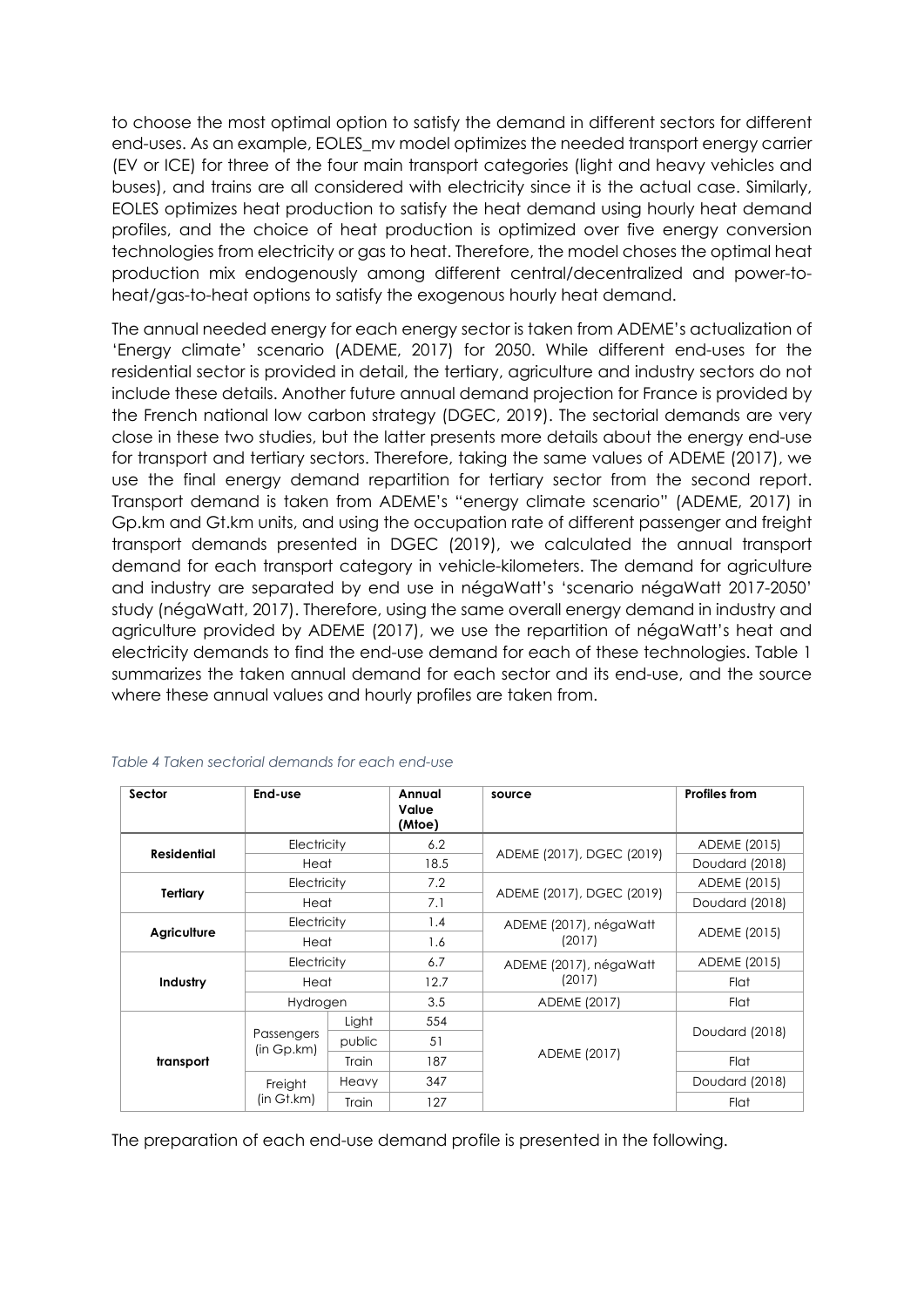#### *4.2.1. Heat demand profile*

The heat demand profiles for residential and tertiary sector for different usages (heating, hot water and cooking) are prepared using hourly, daily and monthly demand profiles presented in Doudard (2018). Hourly profiles for each weekday and weekend day are expanded using the daily profiles to the whole week, later using the monthly demand profiles we expanded these hourly demand profiles for one week to each month of the year, and with a final normalization process, we kept the annual heat demand for each usage in each of residential tertiary sector equal to the projected demand for 2050 by ADEME (2017) and DGEC (2019) scenarios.

According to Brown et al (2018) the population density should be high enough to have heat network viable. According to Persson and Werner (2011), 60% of the urban areas can be considered dense enough for a cost-effective development of district heating. Considering 87% of urban population share for France (projection for 2050 by Sénat7), only 52.2% of residential and tertiary sectors' heating can be provided by central heating (we assume that for agriculture and industry it is not possible to use central heating), therefore 13.36Mtoe of heating demand can be provided by central heating at maximum. On the other hand, ADEME predicts a 50% of heating from buildings sector can be satisfied by heat pumps by 2050 (ADEME, 2015). Therefore, we limit the central heating with 13.36Mtoe.

#### *4.2.2. Transport demand profile*

Like the previous section, hourly profiles for each day type (weekday or weekend) as well as a daily profile for a week, and a monthly profile for one year are available in Doudard (2018) for each passenger and freight transport category. The considered transport modes are light vehicles (particular or utility scale), buses/public transportation and trains as passenger modes and heavy vehicles, utility vehicles and trains as the freight transport modes. we excluded aerial and water transport options because of the lack of data, and the insignificance of these modes in comparison with the other transportation modes. Using the same method presented above, we prepared annual hourly demand profile for each of the transport modes and categorized them in four main categories of light vehicles, heavy vehicles, buses and trains<sup>8</sup>. Using daily, monthly and annual correction factors, we maintained the annual transport demand projected by ADEME (2017) and DGEC (2019) scenarios in vehicle-kilometers.

<sup>7</sup> https://www.senat.fr/rap/r10-594-1/r10-594-14.html

<sup>8</sup> Because of lack of data and continuity of the public transportation services, we considered a flat hourly demand profile for the transport demand by train.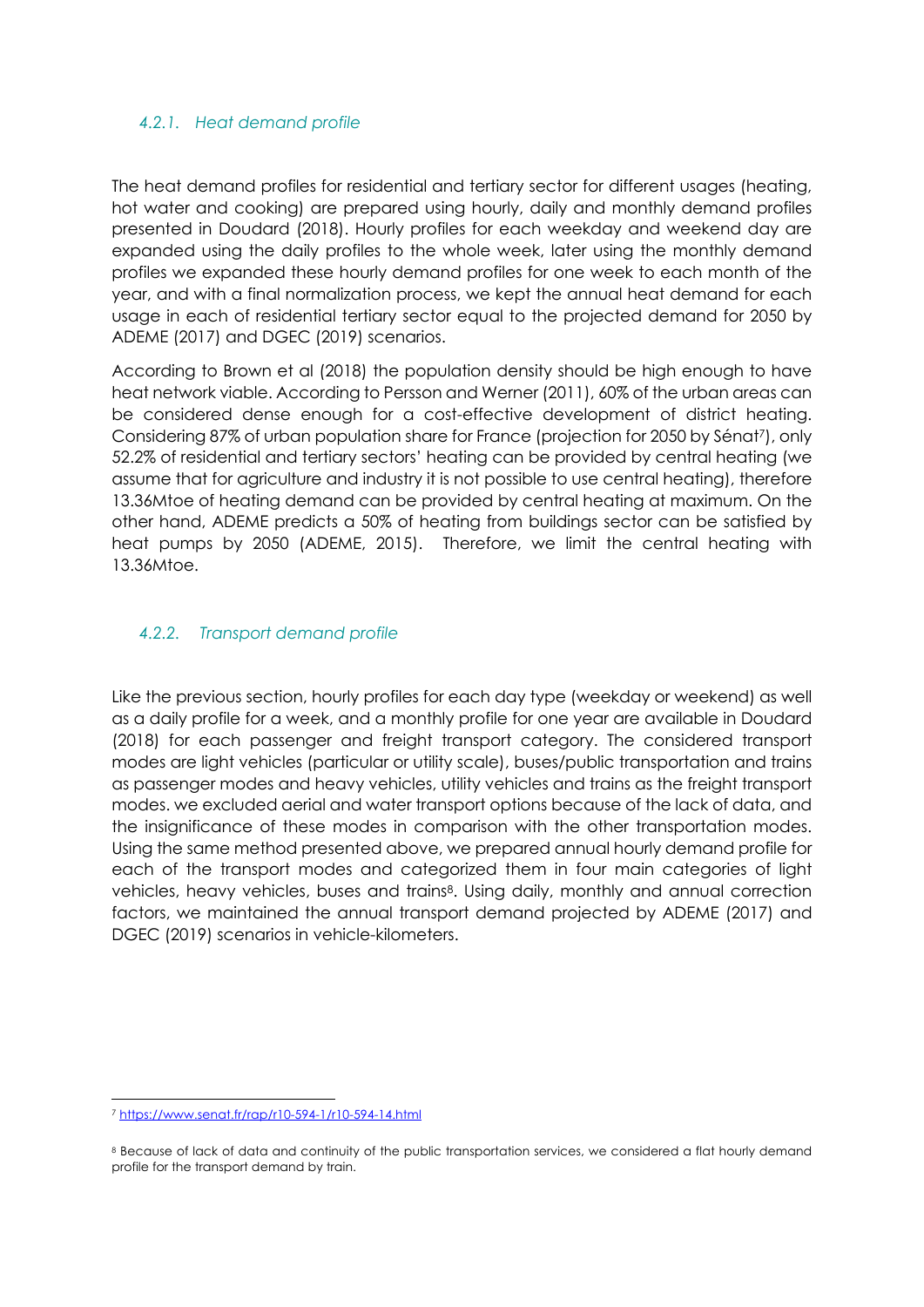#### *4.2.3. Electricity demand profile*

ADEME's (2015) central scenario hourly demand profile for 2050 is taken as the electricity demand profile for the model. This demand profile amounts to  $422.3 \text{ TWh}_e/\text{year}$ , 12% less than the average power consumption in the last 10 years. This takes into account foreseeable change in the demand profile up to 2050, including a reduced demand for lighting and heating and an increased demand for air conditioning and electric vehicles. This demand profile includes heating, cooking, hot water usage and electric vehicle charging demand, therefore they should be subtracted from this demand profile to reach to an only electricity demand. By subtracting the heat and transport demand profiles (normalized again since only a part of these demands is satisfied by electricity), we build an hourly specific electricity demand profile for 2050.

#### *4.2.4. Hydrogen demand profile*

The needed coal for the steel production is estimated to be 3.5Mtoe (ADEME, 2017 and DGEC, 2019). we consider the same amount of energy intensity, but coal is replaced hydrogen (thus a pessimist consideration). The annual hydrogen demand is divided by 8760 (number of time-slices in in year) to produce a flat demand profile for hydrogen.

#### *4.2.5. Industry demand profiles*

The energy demand for industry is the same value as ADEME (2017), but since no repartition between the usages are provided, we use the heat-electricity usage repartition provided by négaWatt's "scenario négaWatt 2017-2050" (négaWatt, 2017). Because of lack of data and high flexibility of industrials' energy demand with respect to the energy price, we consider a flat electricity and heat profile for industry, and we add them to the heat and electricity profiles constructed in previous sections.

# 4.3. Limiting capacity and energy production constraints

The maximal potentials used in this study are maximal capacities of VRE technologies from ADEME's 'electric system trajectories 2020-2060' study (ADEME, 2018a), the maximal and existing hydro-electricity capacities from ADEME (2015), and the hourly run-of-river and lake-generated hydro-electricity profiles from national open data forum of France, provided by RTE (French transmission network operator) for each year from 2000 to 2018. By summing the hourly lake-generated hydro-electricity profiles over each month, we calculated monthly maximal electricity that can be produced from this technology for each month from 2000 to 2018. Similarly, the maximal biogas production from renewable gas9 production technologies (methanization and pyro-gasification) are taken from the

<sup>9</sup> Renewable gas, also known as bio-methane is a biogas which has an upgraded quality similar to fossil natural gas or methanation as a power-to-gas option (hydrogen production from water electrolysis and methanation by Sabatier reaction of hydrogen and green CO2) that can be injected directly to the gas network. In its biogas form, it is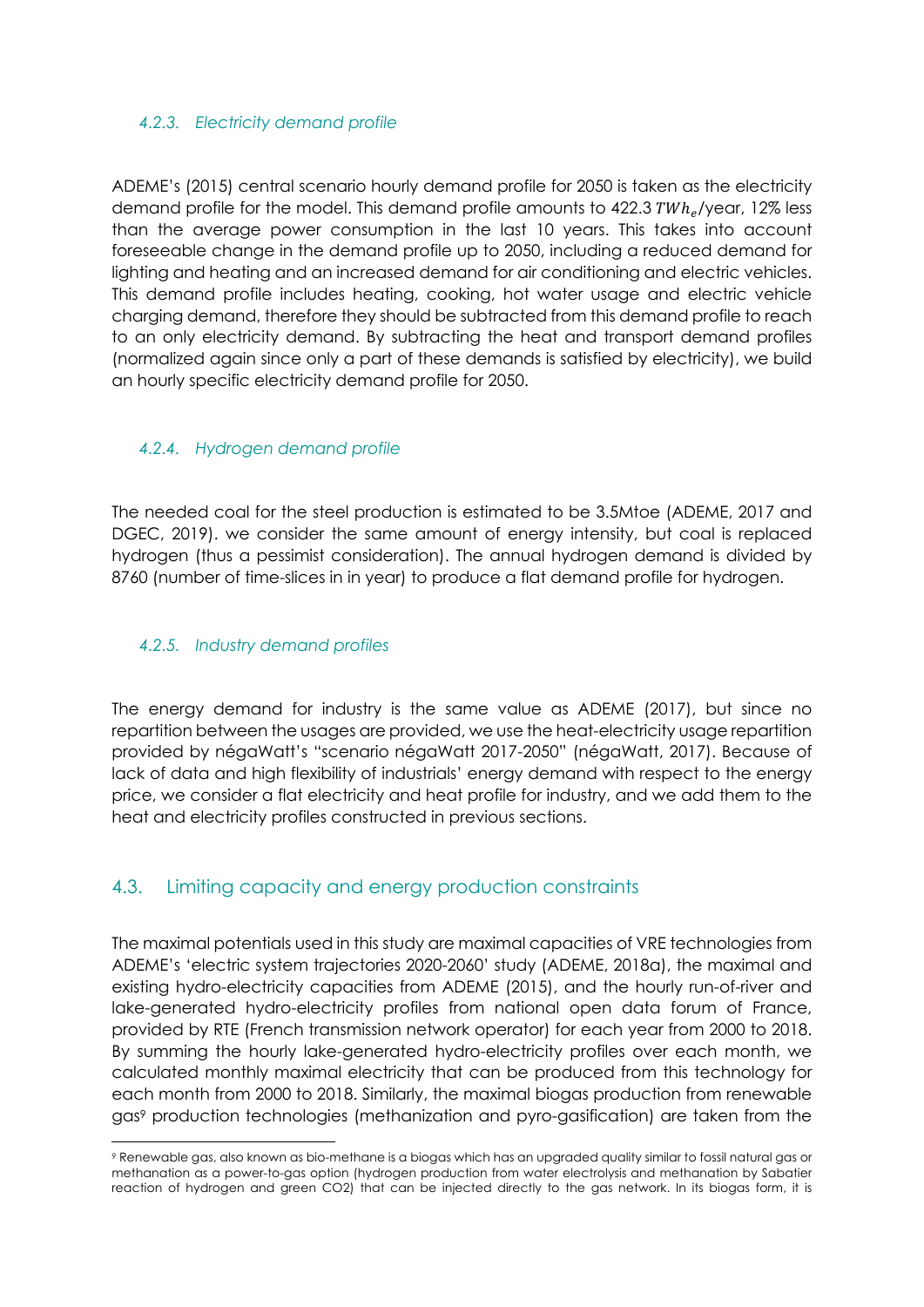upper limits of ADEME's '100% renewable gas mix' study (ADEME, 2018b). According to the same study, the production of biogas from methanization leads to 60% of methane and  $30\%$  of carbon dioxide, which is used as the green  $CO<sub>2</sub>$  for the methanation process.

#### 4.4. Economic parameters

Table 2 summarizes the economic parameters (and their sources) of energy supply technologies used as input data in EOLES model. Since four energy carriers are considered (electricity, gas, hydrogen and heat), depending on the considered carrier, the values are either in kW<sub>e</sub> and MWh<sub>e</sub> (for electricity) or in kW<sub>th</sub> and MWh<sub>th</sub> (for gas and heat). Since we study the French optimal energy sector for 2050, the used economic parameters are all the projections for 2050.

| Technology                                   | Overnight<br>costs<br>(€/kW) | Lifetime<br>(years)      | Annuity<br>(€/kW/year)   | Fixed O&M<br>$(\epsilon/kW/year)$ | Variable<br>O&M<br>(€/MWh) | Construction<br>time (years) | Source                  |
|----------------------------------------------|------------------------------|--------------------------|--------------------------|-----------------------------------|----------------------------|------------------------------|-------------------------|
| Offshore<br>wind<br>farm - floating          | 3,660                        | 30                       | 236.2                    | 73.2                              | $\Omega$                   |                              | <b>JRC</b><br>(2017)    |
| Offshore<br>wind<br>farm<br>monopile*        | 2,330                        | 30                       | 150.9                    | 47                                | $\Omega$                   | $\mathbf{1}$                 | <b>JRC</b><br>(2017)    |
| Onshore<br>wind<br>farm*                     | 1,130                        | 25                       | 81.2                     | 34.5                              | $\Omega$                   | $\mathbf{1}$                 | <b>JRC</b><br>(2017)    |
| Solar PV*                                    | 423                          | 25                       | 30.7                     | 9.2                               | $\Omega$                   | 0.5                          | <b>JRC</b><br>(2017)    |
| Hydroelectricity<br>lake<br>and<br>reservoir | 2,275                        | 60                       | 115.2                    | 11.4                              | $\Omega$                   | $\mathbf{1}$                 | <b>JRC</b><br>(2017)    |
| <b>Hydroelectricity</b><br>run-of-river      | 2,970                        | 60                       | 150.4                    | 14.9                              | $\Omega$                   | $\mathbf{1}$                 | <b>JRC</b><br>(2017)    |
| Nuclear power                                | 3,750                        | 60                       | 262.6                    | 97.5                              | $9.5***$                   | 10                           | <b>JRC</b><br>(2014)    |
| Natural gas                                  | $\overline{\phantom{a}}$     | $\overline{\phantom{a}}$ | $\overline{\phantom{a}}$ | $\blacksquare$                    | $23.5***$                  |                              | <b>IEA</b><br>(2019)    |
| Methanization                                | 370****                      | 20                       | 29.7                     | 37                                | 50                         | $\mathbf{1}$                 | <b>ADEME</b><br>(2018b) |
| Pyro-<br>gasification                        | 2500                         | 20                       | 200.8                    | 225                               | $32***$                    | $\mathbf{1}$                 | <b>ADEME</b><br>(2018b) |

#### *Table 5. Economic parameters of energy production technologies*

\*For offshore wind power on monopiles at 30km to 60km from the shore, for onshore wind power, turbines with medium specific capacity (0.3kW/m2) and medium hub height (100m) and for solar power, an average of the costs of utility scale, commercial scale and residential scale systems without tracking are taken into account. In this cost allocation, we consider solar power as a simple average of ground-mounted, rooftop residential and rooftop commercial technologies. For lake and reservoir hydro we take the mean value of low-cost and high-cost power plants.

\*\*This variable cost accounts for €2.5/MWh-e of fuel cost and €7/MWh of other variable costs, excluding waste management and insurance costs.

\*\*\* The price projected for Europe in 2040 in the sustainable development scenario, standing for 7.5\$/MBtu.

\*\*\*\*The overnight cost for methanization is the investment cost of the purification plants for syngas.

produced from biochemical processes on the organic waste (methanization) and gasification of energy wood and biomass.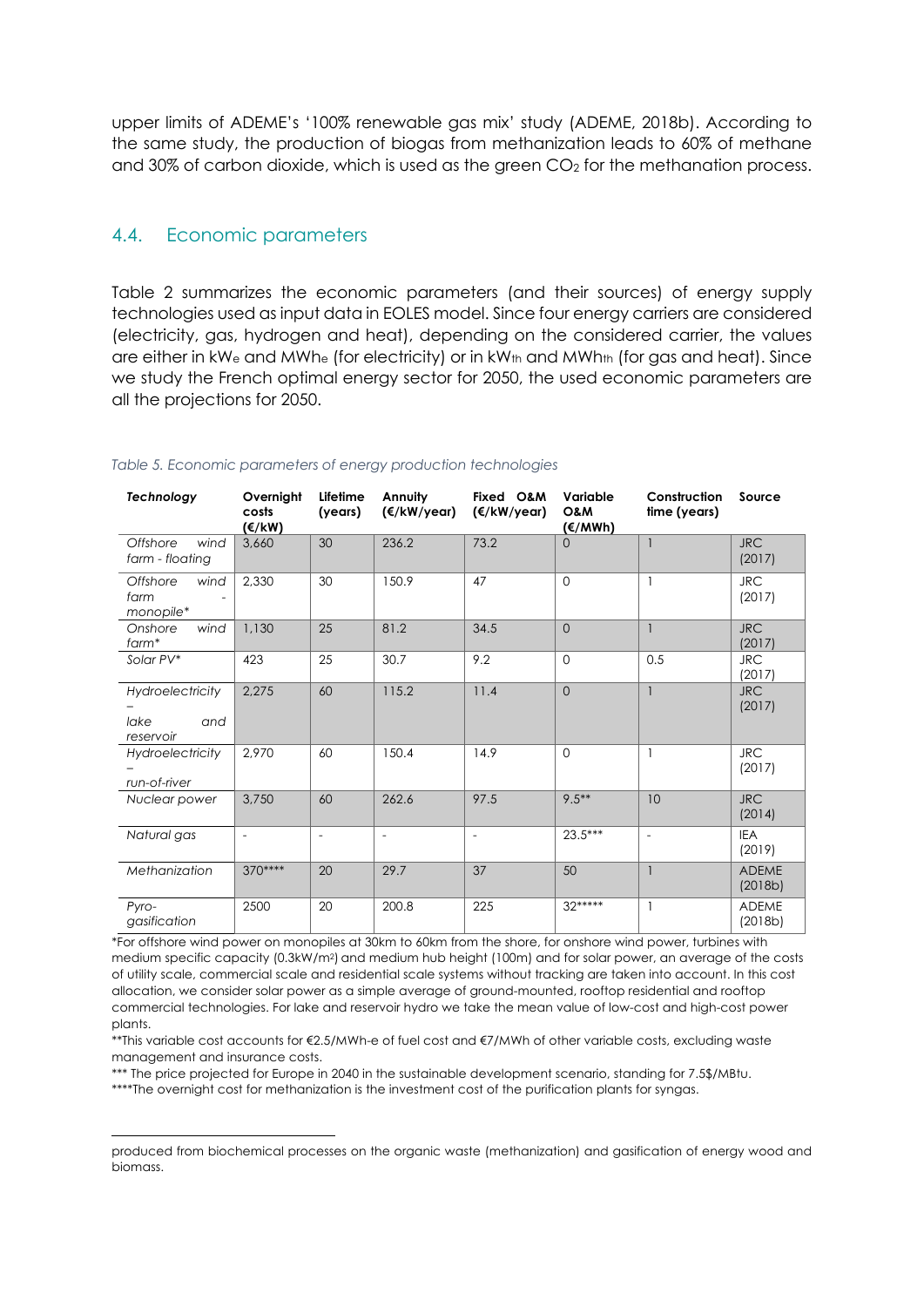\*\*\*\*\*The overnight cost only accounts for the gasification plants, while the energy wood used is accounted for in variable costs.

Construction time is the period between the date of the first expenditure on public works and the last day of construction and tests, when the plant starts operation; local authority permit processes and the preliminary business studies are, therefore, not included in this period.

It should be noted that the annuity includes the interest during construction (IDC) relating to the construction time, and the decommissioning cost for nuclear power plants. The construction time for nuclear power plants can be as little as seven years, while the three projects of Olkiluoto in Finland, Hinkley Point C in the UK and Flamanville 3 in France show much longer construction times. According to NEA (2018), an average construction time of 10 years is a good estimation for new nuclear power plants. The same report provides a labor-during-construction profile: the annual construction expenditure has been calculated assuming expenditure to be proportional to labor each year. Using the formula provided by the GEN IV international forum (2007), the interest during construction can be calculated using equation (1):

$$
IDC = \sum_{j=1}^{ct} C_j [(1+r)^{t_{op}-j} - 1] \tag{36}
$$

Where IDC is the interest during construction,  $C_j$  is the money spent during year j of construction,  $ct$  is the construction time and  $t_{op}$  is the year the power plant starts operating. Solving this equation leads to IDC=€1,078/kW. According to the same GEN IV study, decommissioning of a nuclear power plant accounts for 10% of the overnight costs. Including these interest-during-construction and decommissioning costs, the final investment cost is found to be €5,311/kW, which is the value used to calculate the annuity.

Table 3 shows the economic parameters of energy conversion technologies.

| Technology                                            | Overnigh<br>costs<br>$(\epsilon/kW)$ | Lifetim<br>е<br>(years) | Annuity<br>(€/kW/year | Fixed O&M<br>(€/kW/year | Variabl<br>e O&M<br>(€/MWh | Constructio<br>time<br>n<br>(years) | Conversio<br>n<br>efficiency | Source                                        |
|-------------------------------------------------------|--------------------------------------|-------------------------|-----------------------|-------------------------|----------------------------|-------------------------------------|------------------------------|-----------------------------------------------|
| <b>OCGT</b>                                           | 550                                  | 30                      | 35.28                 | 16.5                    | $\overline{0}$             |                                     | 0.45                         | <b>JRC</b><br>(2014)                          |
| <b>CCGT</b>                                           | 850                                  | 30                      | 54.53                 | 21.25                   | $\Omega$                   |                                     | 0.63                         | <b>JRC</b><br>(2014)                          |
| <b>CCGT-CCS</b>                                       | 1280                                 | 30                      | 82.12                 | 32                      | $5.76*$                    |                                     | 0.55                         | <b>JRC</b><br>(2017)                          |
| <b>Electrolysis</b><br>(Power-to-<br>H <sub>2</sub> ) | 450                                  | 25                      | 31.03                 | 6.75                    | $\Omega$                   | 0.5                                 | 0.8                          | <b>ENEA</b><br>(2017)                         |
| <b>Methanatio</b><br>(Power-<br>n<br>$to$ -CH4)**     | 450/700                              | 25/20                   | 86.05                 | 59.25                   | $5***$                     | 0.5                                 | 0.8/0.79                     | <b>ENEA</b><br>(2017)                         |
| <b>Resistive</b>                                      | 100                                  | 20                      | 7.86                  | $\overline{2}$          | $\mathbf{O}$               | 0.5                                 | 0.9                          | <b>Brown</b><br>et<br>al.<br>(2018)           |
| <b>Individual</b><br>heat pump                        | 1050                                 | 20                      | 82.54                 | 36.75                   | $\Omega$                   | 0.5                                 | 3.5                          | Hennin<br>and<br>$\alpha$<br>Palzer<br>(2014) |
| Central<br>heat pump                                  | 700                                  | 20                      | 55.02                 | 24.5                    | $\Omega$                   | 0.5                                 | $\overline{2}$               | Hennin<br>and<br>g                            |

*Table 6. Economic parameters of conversion technologies*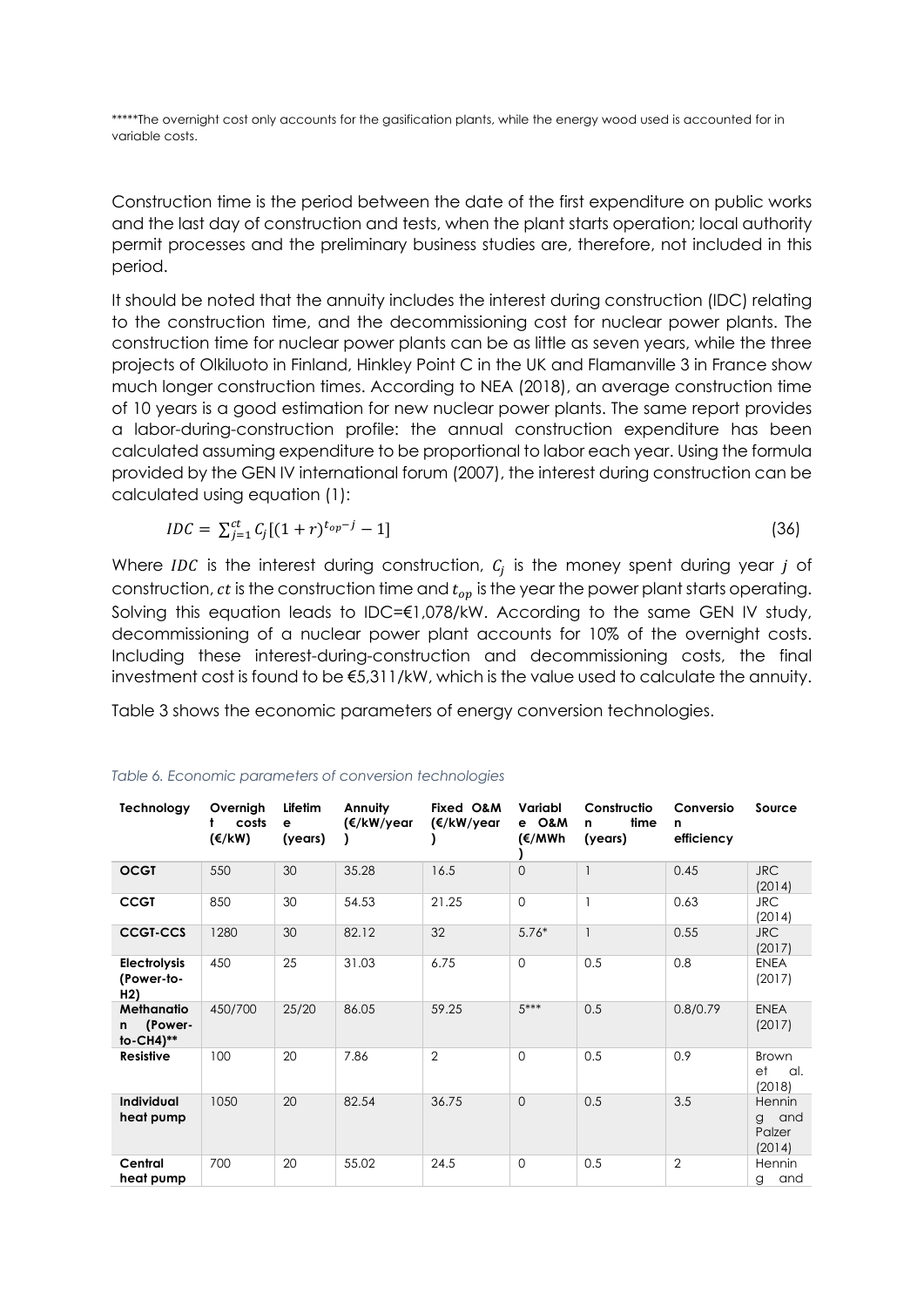|                                |     |    |      |       |   |     |     | Palzer<br>(2014)                    |
|--------------------------------|-----|----|------|-------|---|-----|-----|-------------------------------------|
| Central gas<br>boiler          | 63  | 20 | 4.95 | 0.945 | 0 | 0.5 | 0.9 | <b>Brown</b><br>et<br>al.<br>(2018) |
| <b>Decentral</b><br>gas boiler | 175 | 20 | 3.76 | 3.5   | 0 | 0.5 | 0.9 | <b>Brown</b><br>et<br>al.<br>(2018) |

\* This variable cost accounts for a 500km  $CO<sub>2</sub>$  transport pipeline and offshore storage costs estimated by Rubin et al. (2015).

\*\*Methanation is the combination of hydrogen production from electrolysis and Sabatier reaction of green CO<sub>2</sub> as by-product from methanization with the produced hydrogen, therefore the economic parameters of each production is presented as electrolysis/Sabatier.

\*\*\*As in Shirizadeh et al. (2022).

The conversion efficiency is in the output energy form over the input energy form. Therefore, for Gas-to-Power technologies (OCGT, CCGT and CCGT-CCS) it is kWe/kWth, for Power-to-Gas technologies (electrolysis and methanation) it is kW<sub>th</sub>/kW<sub>e</sub>, for Power-to-Heat technologies (resistive heating and electric heat pump) ins  $kW_{th}/kW_e$  and for Gas-to-Heat technologies (gas heat pump and central and decentral gas boilers) in kWth/kWth.

Table 4 shows the economic parameters of power storage technologies, and table 5 shows the economic parameters for transport technologies.

| Technolog<br>у                        | Overni<br>ght<br>costs<br>(€/kW) | <b>CAPEX</b><br>$(\epsilon/kWh)$ | Lifetim<br>е<br>(years) | Annuit<br>y<br>(€/kW/<br>year) | <b>Fixed</b><br>O&M<br>(€/kW/year | Variable<br>O&M<br>$(\epsilon/MWh)$ | Storage<br>annuity<br>(€/kWh/yea<br>r) | Constru<br>ction<br>time<br>(years) | <b>Efficiency</b><br>(input $/$<br>output) | Source                           |
|---------------------------------------|----------------------------------|----------------------------------|-------------------------|--------------------------------|-----------------------------------|-------------------------------------|----------------------------------------|-------------------------------------|--------------------------------------------|----------------------------------|
| Pumped<br>hydro<br>storage<br>(PHS)   | 500                              | 5                                | 55                      | 25.805<br>$\Omega$             | 7.5                               | $\Omega$                            | 0.2469                                 |                                     | 95%/90%                                    | FCH-<br>JU<br>(2015)             |
| <b>Battery</b><br>storage<br>(Li-lon) | 140                              | 100                              | 12.5                    | 15.222<br>5                    | 1.96                              | $\mathbf 0$                         | 10.6340                                | 0.5                                 | 90%/95%                                    | Schmi<br>dt<br>(2019)            |
| <b>ITES</b>                           | $\overline{0}$                   | 18.38                            | 20                      | $\overline{\phantom{0}}$       | $\mathbf 0$                       | $\Omega$                            | 1.4127                                 | 0.5                                 | 90%/90%                                    | <b>Brown</b><br>et al.<br>(2018) |
| <b>CTES</b>                           | $\mathbf 0$                      | 0.64                             | 40                      |                                | $\mathbf 0$                       | $\mathbf 0$                         | 0.0348                                 |                                     | 90%/75%                                    | <b>Brown</b><br>et al.<br>(2018) |
| Gas<br>storage*                       | $\overline{0}$                   | $\mathbf{O}$                     | 80                      | $\overline{0}$                 | $\mathbf 0$                       | $\overline{2}$                      | $\overline{0}$                         | $\overline{\phantom{0}}$            | 100%/99%                                   | <b>CRE</b><br>(2018)             |

#### *Table 7. Economic parameters of storage technologies*

\*The French gas network is already operational for methane injection; therefore, no network development cost is considered. However, the network usage is fee of 2€/MWh<sub>th</sub> for gas network is considered according to French energy regulation commission (CRE, 2018).

#### *Table 8 Economic parameters for two transport engine types*

| <b>Technolo</b><br>gy  | Charging<br>infrastructure<br>(€/kW) | Reservoir<br>$(\epsilon/kWh)$ | Lifetime<br>(years) | Charging<br>annuity<br>(€/kW/year) | Reservoir<br>annuity<br>(€/kWh/year) | Source            |
|------------------------|--------------------------------------|-------------------------------|---------------------|------------------------------------|--------------------------------------|-------------------|
| Electric<br>vehicles   | $81.7*$                              | 100                           | 10                  | 11.08                              | 12.64                                | CGDD (2017)       |
| <b>ICE</b><br>vehicles | 180**                                | 0                             | 15                  | 17.14                              | 0                                    | Doudard<br>(2018) |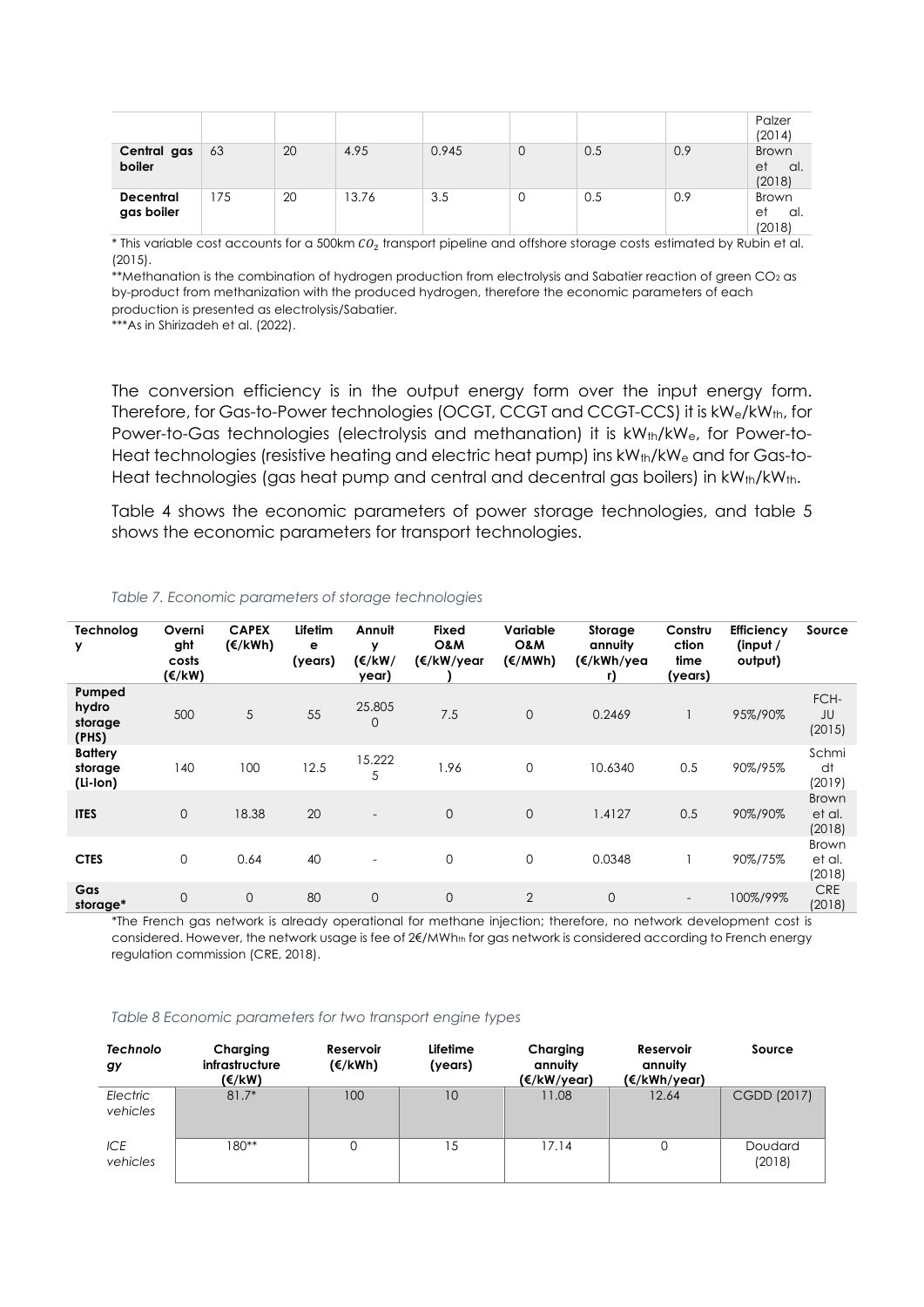\*We consider a charging point cost of 600€ for 7kW of charging power. \*\*According to Doudard (2018), a gas charging station costs 300,000€ which can serve 400 vehicles per day, considering nearly 100kWh<sub>th</sub> (384km of autonomy) of charging at each charge, we find this cost.

All the remaining technical, land-use related, and country-specific parametrization of the model is presented in appendix 4.

#### 4.5. Choice of the discount rate

The discount rate recommended by the French government for use in public socioeconomic analyses is 4.5% (Quinet, 2014). This discount rate is used to calculate the annuity in the objective function, using the following equation:

$$
annuity_{tec} = \frac{DR \times CAPEX_{tec}((DR \times ct_{tec}) + 1)}{1 - (1 + DR)^{-lt_{tec}}}
$$
\n(37)

Where *DR* is the discount rate,  $ct_{rec}$  is the construction time,  $lt_{rec}$  is the technical lifetime and  $annuity_{tec}$  is the annualized investment of the technology  $tec$ .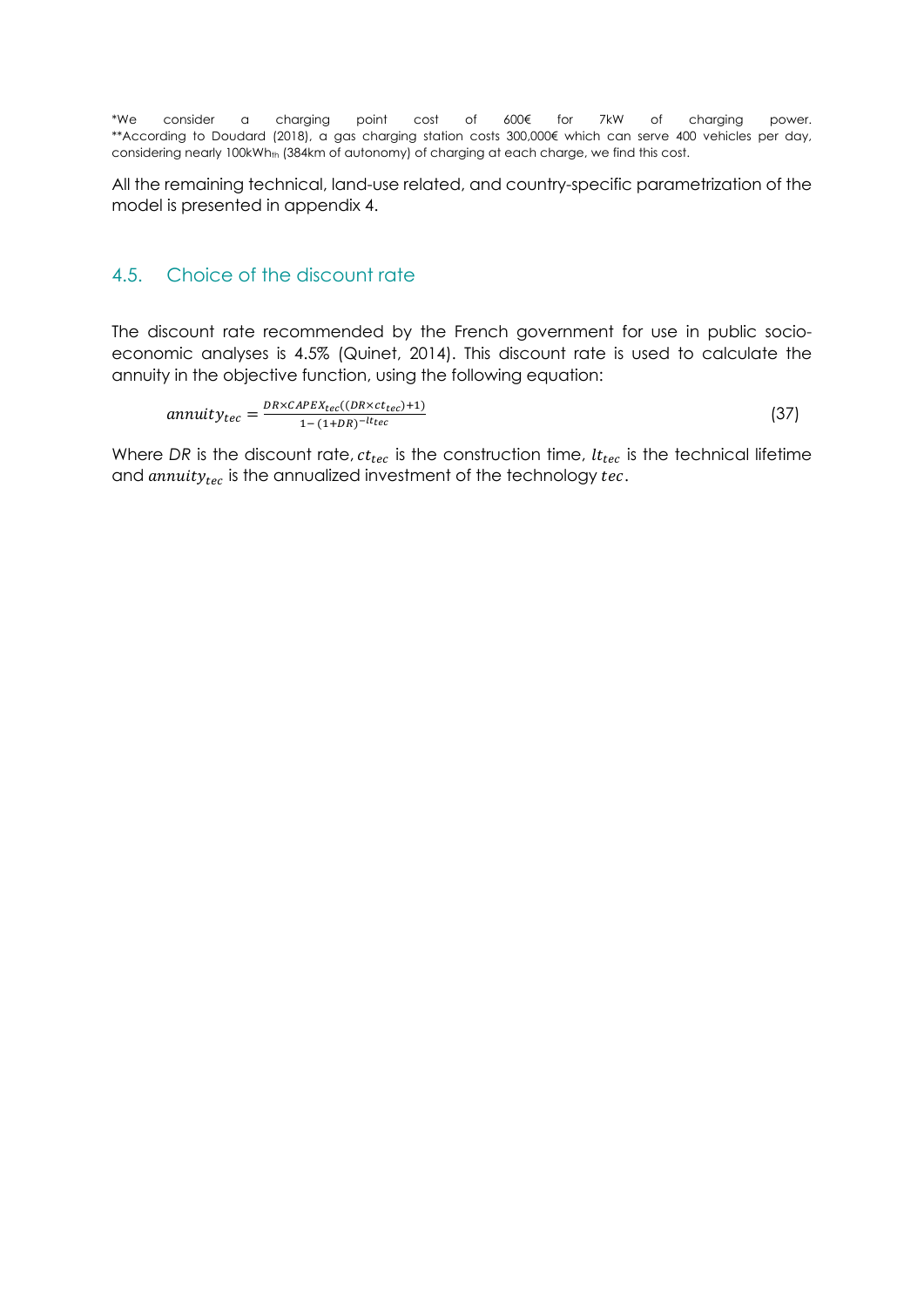#### References

ADEME (2015). *Vers un mix électrique 100 % renouvelable*. https://www.ademe.fr/sites/default/files/assets/documents/mix-electrique-rapport-2015.pdf.

ADEME (2017). *Actualization du scénario énergie-climat ADEME 2035-2050*. ISBN: 979-10- 297-0921-0

ADEME (2018a). Trajectoires d'évolution du mix électrique à horizon 2020-2060. ISBN: 979- 10-297-1173-2

ADEME (2018b). *Mix de gaz 100% renouvelable en 2050?* ISBN: 979-10-297-1047-6

Agora energiewende (2017). *Flexibility in Thermal Power Plant*s.

Arditi, M., Durdilly, R., Lavergne, R., Trigano, É., Colombier, M., Criqui, P. (2013). Rapport du groupe de travail 2: Quelle trajectoire pour atteindre le mix énergétique en 2025 ? Quels types de scénarios possibles à horizons 2030 et 2050, dans le respect des engagements climatiques de la France ? Tech. rep., Rapport du groupe de travail du conseil national sur la Transition Energétique.

Brown, T., Schlachtberger, D., Kies, A., Schramm, S., & Greiner, M. (2018). Synergies of sector coupling and transmission reinforcement in a cost-optimized, highly renewable European energy system. *Energy*, 160, 720-739.

Cebulla, F., Naegler, T., & Pohl, M. (2017). Electrical energy storage in highly renewable European energy systems: capacity requirements, spatial distribution, and storage dispatch. Journal of Energy Storage, 14, 211-223.

CGDD (2017). *Analyse coût bénéfice des véhicules électriques,* 2017. Commissariat générale du développement durable.

CRE (2018). *Observatoire des marchés de détail de l'électricité et du gaz naturel du 3e trimestre 2018*. https://www.cre.fr/content/download/20125/256999.

DGEC (2019). *Synthèse du scénario de référence de la stratégie françaize pour l'énergie et le climat*. Direction générale de l'énergie et du climat. 15/03/2019

Doudard, R. (2018). Flexibilité et interactions de long terme dans les systèmes multiénergies: analyse technico-économique des nouvelles filières gazières et électriques en France (Doctoral dissertation, Paris Sciences et Lettres).

ENEA Consulting (2017). The potential of Power-to-Gas. https://www.enea-consulting.com/sdm\_downloads/the-potential-of-power-to-gas/

ENTSO-E (2013). Network Code on Load-Frequency Control and Reserves 6, 1–68.

Ericsson, K. (2017). "Biogenic carbon dioxide as feedstock for production of chemicals and fuels: A techno-economic assessment with a European perspective." Environmental and Energy System Studies, Lund University: Miljö- och energisystem, LTH, Lunds universitet.

FCH JU (2015). Commercialisation of energy storage in Europe: Final report.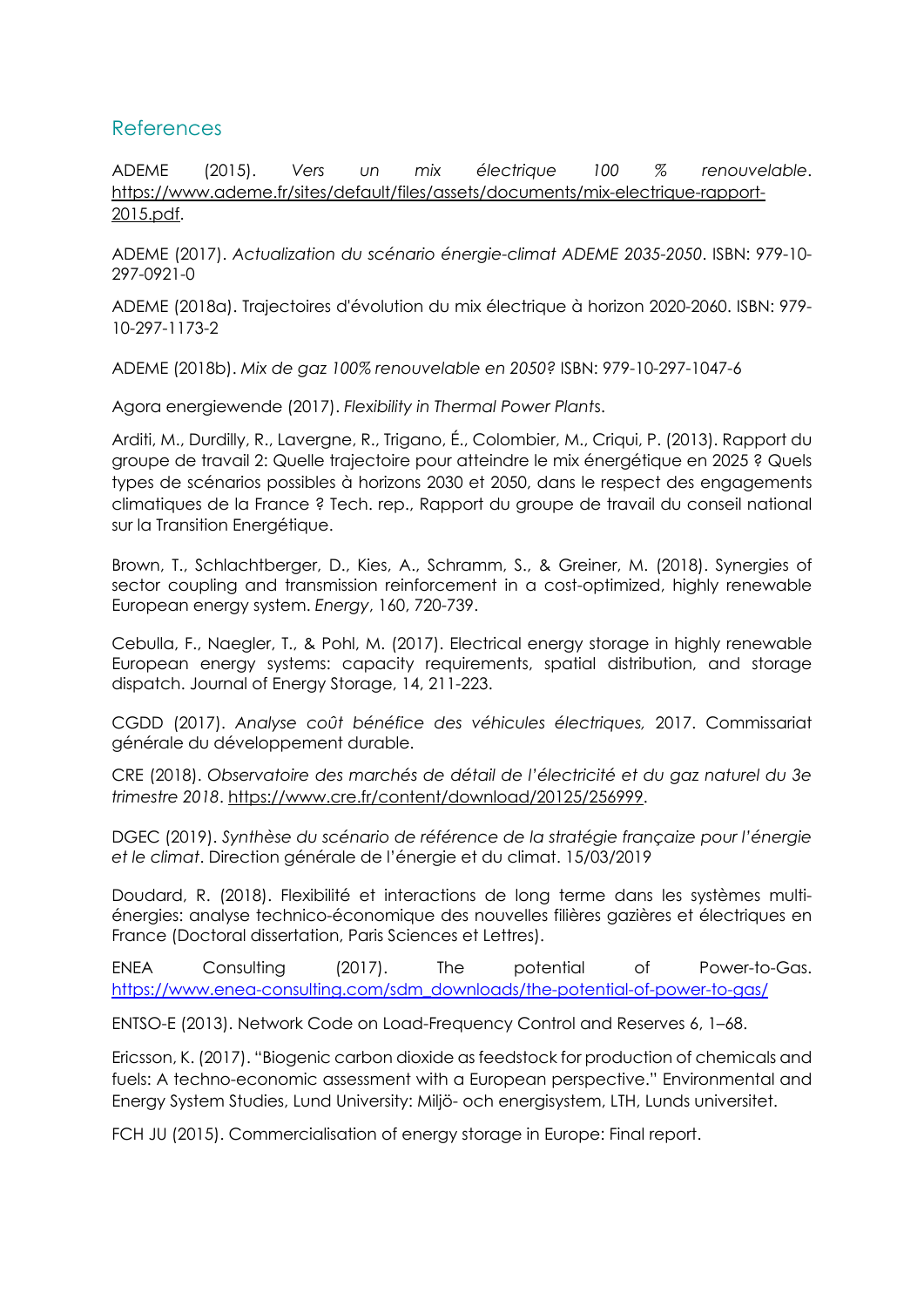Gen IV International Forum (2007): Cost estimating guidelines for Generation IV nuclear energy systems, Revision 4.2, GIF/EMWG/2007/004.

Henning, H. M, Palzer, A. (2014). A comprehensive model for the German electricity and heat sector in a future energy system with a dominant contribution from renewable energy technologies—Part I: Methodology. Renewable and Sustainable Energy Reviews, 30, 1003-1018.

IEA (2019). World Energy Outlook 2019, Paris, France: OECD/IEA.

JRC (2014) *Energy Technology Reference Indicator Projections for 2010–2050*. EC Joint Research Centre Institute for Energy and Transport, Petten.

JRC (2017) *Cost development of low carbon energy technologies - Scenario-based cost trajectories to 2050*, EUR 29034 EN, Publications Office of the European Union, Luxembourg, 2018, ISBN 978-92-79-77479-9, doi:10.2760/490059, JRC109894.

Loisel, R., Alexeeva, V., Zucker, A., & Shropshire, D. (2018). Load-following with nuclear power: Market effects and welfare implications. Progress in Nuclear Energy, 109, 280-292.

Moraes, L., Bussar, C., Stoecker, P., Jacqué, K., Chang, M., & Sauer, D. U. (2018). "Comparison of long-term wind and photovoltaic power capacity factor datasets with open-license." Applied Energy 225, 209-220.

NEA (2011): Technical and Economic Aspects of Load-following with Nuclear Power Plants, OECD/NEA.

www.oecd-nea.org/ndd/reports/2011/load-followingnpp.pdf

NEA (2018): Measuring Employment Generated by the Nuclear Power Sector (No. NEA-- 7204). [Alexeeva, V., Molloy, B., Beestermoeller, R., Black, G., Bradish, D., Cameron, R., ... & Emeric, J.] Organization for Economic Co-Operation and Development.

NégaWatt (2017). Scénario négaWatt 2017-2050. https://negawatt.org/IMG/pdf/synthese\_scenario-negawatt\_2017-2050.pdf

Palmintier, B. (2014). Flexibility in generation planning: Identifying key operating constraints. In *2014 power systems computation conference* (pp. 1-7). IEEE, August.

Perrier, Q. (2018). "The second French nuclear bet." Energy Economics, 74, 858-877.

Persson, U., & Werner, S. (2011). Heat distribution and the future competitiveness of district heating. Applied Energy, 88(3), 568-576.

Pfenninger, S., Staffell, I. (2016). "Long-term patterns of European PV output using 30 years of validated hourly reanalysis and satellite data." Energy 114, pp. 1251-1265. doi: 10.1016/j.energy.2016.08.060

Quinet, E. (2014). L'évaluation socioéconomique des investissements publics (No. Halshs 01059484). HAL.

RTE (2018), Panorama de l'électricité renouvelable au 30 Juin 2018.

Rubin, E. S., Davison, J. E., & Herzog, H. J. (2015). The cost of CO2 capture and storage. International Journal of Greenhouse Gas Control, 40, 378-400.